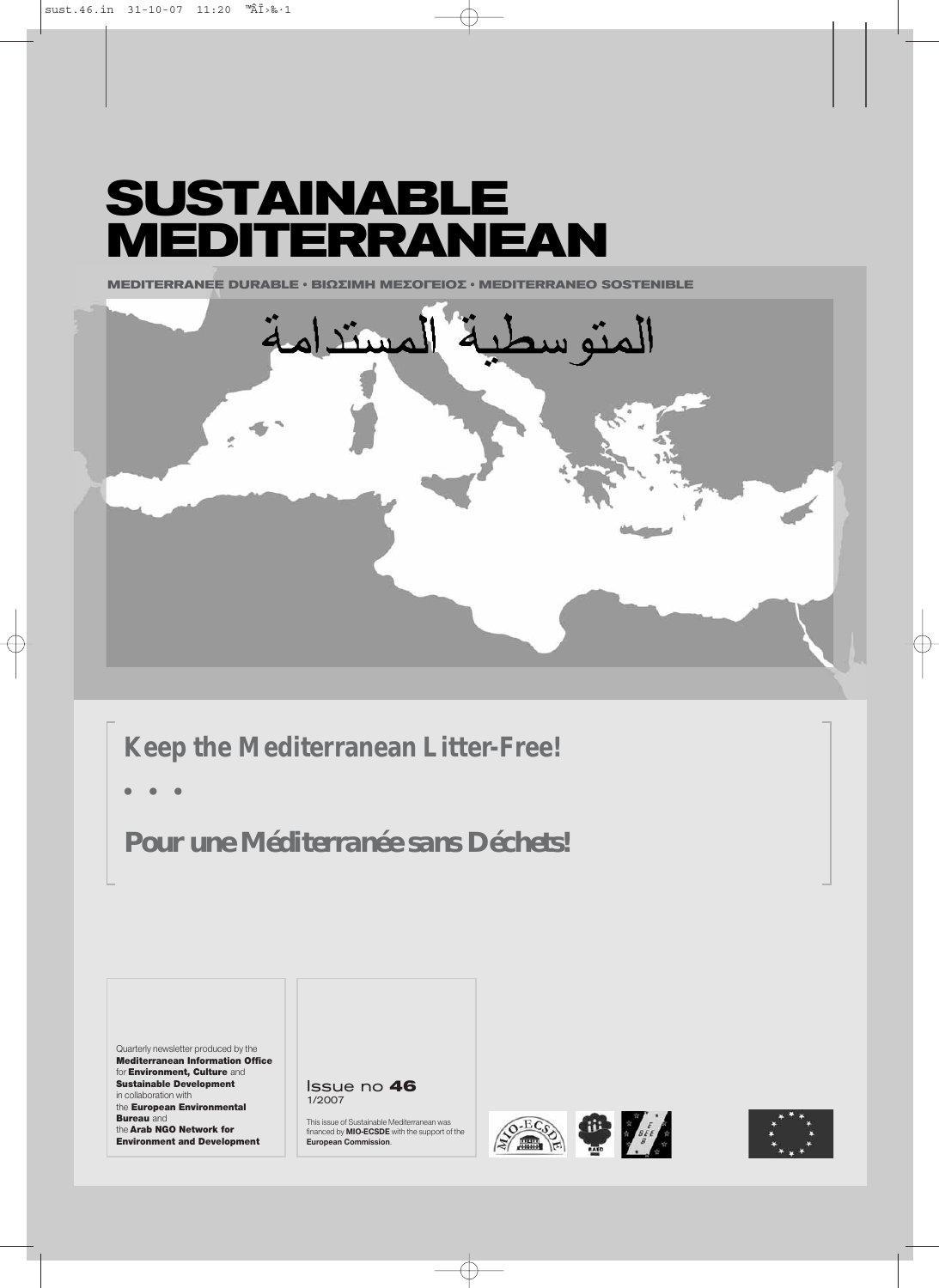The MEDITERRANEAN<br>ACTION DAY is an annual initiative of MIO-ECSDE, funded in<br>part by the European Commission ACTION DAY is an annual initiative of MIO-ECSDE, funded in part by the European Commission (through its annual activity funding of MIO-ECSDE), for its member organisations. It is a joint, small/medium-scale action conducted in many Mediterranean countries during the last four months of

EDITORIAL

a «JOURNEE D'ACTION<br>MEDITERRANEENNE» est une<br>initiative annuelle de MIO-<br>ECSDE subventionnée en partie par la MEDITERRANEENNE» est une initiative annuelle de MIO-ECSDE subventionnée en partie par la Commission Européenne (par le financement annuel des activités de MIO-ECSDE) pour ses organisations membres. Il s'agit d'une action de petite/ moyenne échelle organisée en commun par un

the year.The objective of the activity is to give the opportunity to the MIO-ECSDE member organisations to take action in the field, locally or nationally and be more visible to their target populations while tackling a "hot" environmental issue of their municipality, region or country.

The Annual General Assembly of the Federation decides on the theme of each year's Med Action Day. For the year 2006, it was dedicated to the "Keep the Mediterranean Litter Free" campaign which is a joint effort of MIO-ECSDE, HELMEPA and Clean-up Greece with the support and partial funding of UNEP and UNEP/MAP. It is being implemented in the framework of the *Regional Public Awareness and Education Activity related to the Management of Marine Litter* of the UNEP Regional Seas and the MAP Coordinating Unit.The objective is to strengthen the awareness of the decision-makers and the population both at local and national level about the necessity to curb the inputs of litter from land-based sources into the marine environment and reduce its environmental and socio-economic impacts.

MIO-ECSDE encouraged as many of its members as possible to participate in the campaign, which had as its first phase the period mid-September to December 2006.

Nine (9) events were organised by nine (9) Member NGOs of MIO-ECSDE in nine (9) different Mediterranean countries:

grand nombre de pays méditerranéens pendant les quatre derniers mois de l'année. L'objectif de cette activité est d'offrir aux organisations membres de MIO-ECSDE la possibilité d'agir sur le terrain, au niveau local ou national, et d'accroître leur visibilité auprès des populations ciblées tout en traitant d'un thème environnemental particulièrement "brûlant" dans leur municipalité, région ou pays.

L'Assemblée générale annuelle de la Fédération choisit le sujet de la «Journée d'Action Méditerranéenne» de l'année. Pour l'année 2006, celle-ci a été dédiée à la campagne « Pour une Méditerranée sans déchets », organisée en commun par MIO-ECSDE, HELMEPA et Clean-Up Greece avec le soutien et le financement partiel du PNUE et du PNUE-PAM. Cette campagne est mise en œuvre dans le cadre de l'Activité régionale de sensibilisation et d'éducation du public sur la gestion des détritus marins des Mers régionales du PNUE et de l'Unité de Coordination du PAM. L'objectif en est de renforcer la prise de conscience des décideurs et de la population a la fois au niveau local et national sur la nécessité de réduire les impacts environnementaux et socioéconomiques.

MIO-ECSDE a encouragé ses membres de participer à la campagne dont la phase de lancement a eu lieu entre la mi-septembre et décembre 2006.

Neuf (9) événements / manifestations ont été organisé(e)s par neuf (9) organisations membres de MIO-ECSDE dans neuf (9) différents pays de la Méditerranée:

| Arab Office for Youth and Environment (AOYE)<br>Legambiente - Circolo Festambiente, Istituto per l'Ambiente e l'Educazione Scholé Futuro |
|------------------------------------------------------------------------------------------------------------------------------------------|
| <b>Jordan:</b> Land and Human to Advocate Progress (LHAP)                                                                                |
| <b>Lebanon:</b> AMWAJ for the Environment                                                                                                |
| <b>Portugal: Etnia</b>                                                                                                                   |
| Mediterrània CIE                                                                                                                         |
| Association for the Protection of Nature & Environment – Kairouan (APNEK),                                                               |
| <b>TEMA Foundation</b>                                                                                                                   |
|                                                                                                                                          |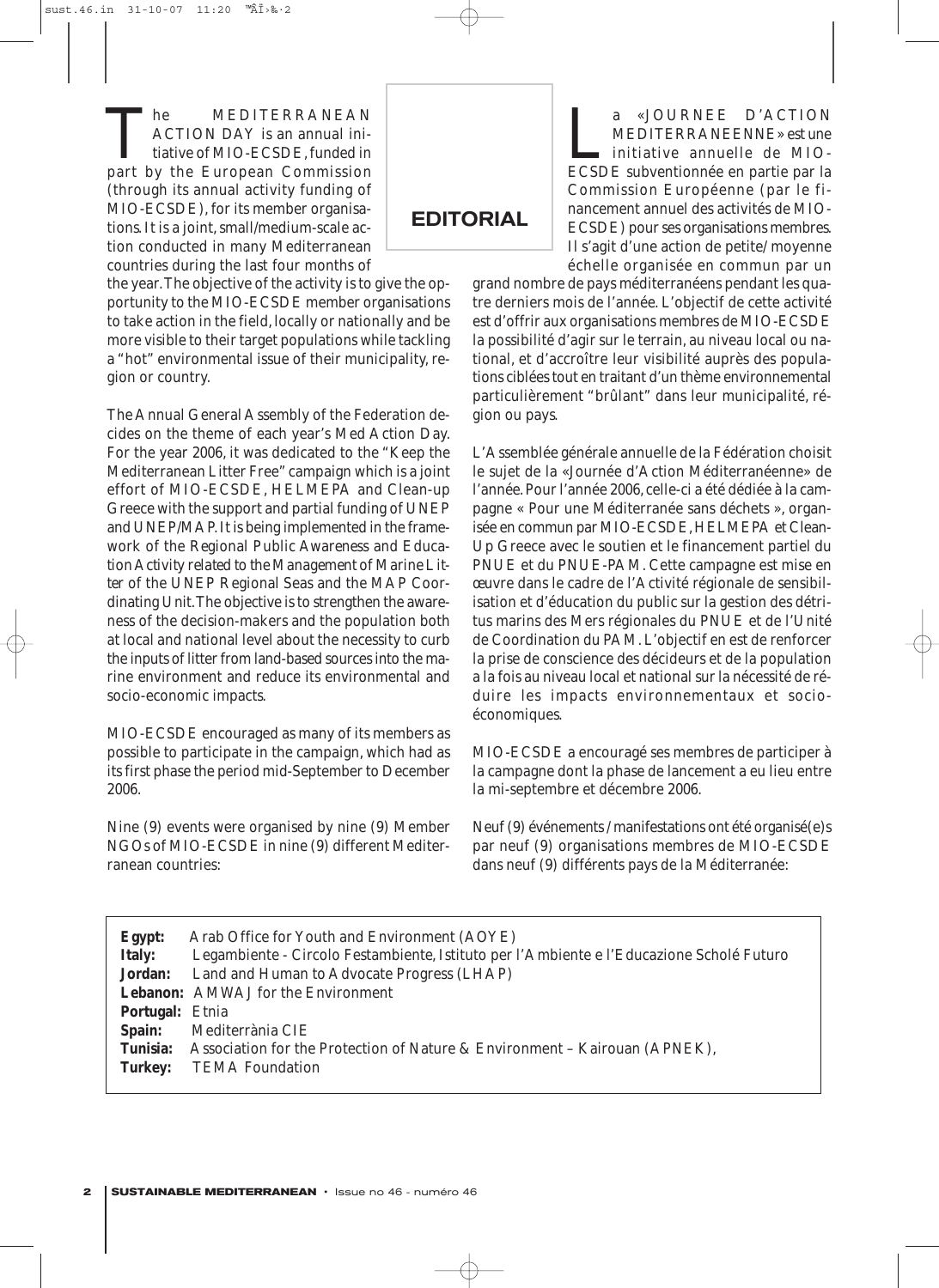This issue of *Sustainable Mediterranean* provides a brief description of these events based on the reports and materials sent by the organising NGOs. It is a small tribute to the efforts of these NGOs and their capability and creativity in taking a small amount of *seed* money and organising events with a significant impact on their target groups.

A Memorandum of Understanding was signed with UNEP/MAP in order to continue in 2007 the regional awareness campaign on Marine Litter in the Mediterranean "Keep the Mediterranean Litter-Free". Main actions foreseen are publication of the related poster in more Mediterranean languages, publication of a set of guidelines addressed to all of the stakeholders that are directly or indirectly part of the problem (maritime, tourism and other industries as well as local and national authorities, NGOs, etc.) on how to raise awareness appropriately in order to effectively tackle the problem. Links with other Mediterranean beach clean-up activities, etc. will also be explored as well as voluntary agreements with the private sector. Ce numéro de *Méditerranée Durable* fournit une brève description de la plupart de ces événements / manifestations se fondant sur les rapports et documents envoyés par les ONG organisatrices.Il s'agit d'un petit tribut aux efforts fournis par ces ONG ainsi qu'à leur aptitude et leur créativité dont elles témoignent en organisant des événements / manifestations ayant un impact significatif sur leur audience cible tout en disposant d'un petit budget.

Un Mémorandum d'Entente a été signé avec le PNUE/PAM afin de poursuivre en 2007 la campagne régionale de sensibilisation sur les détritus marins en Méditerranée « Pour une Méditerranée sans déchets ». Les actions principales prévues comprennent la publication d'une affiche en plusieurs langues méditerranéennes, la publication de lignes directrices s'adressant à toutes les parties prenantes, qu'elles soient concernées directement ou indirectement par le problème (le secteur maritime, le secteur touristique et d'autres comme l'industrie ainsi que les collectivités locales, les autorités nationales, les ONG, etc.), sur les moyens de sensibiliser les audiences de manière a efficacement résoudre le problème. Des synergies avec d'autres actions de nettoyage de plages ainsi que des accords volontaires avec le secteur privé seront également recherchés.





| <b>CONTENTS</b>                                                                                                                                                                                                                                                                                                            |                    |                                                                                                                             |    |
|----------------------------------------------------------------------------------------------------------------------------------------------------------------------------------------------------------------------------------------------------------------------------------------------------------------------------|--------------------|-----------------------------------------------------------------------------------------------------------------------------|----|
| ■ "KEEP THE MEDITERRANEAN LITTER FREE" CAMPAIGN<br>AS COMBINED WITH THE MIO-ECSDE MED ACTION DAY 2006 4                                                                                                                                                                                                                    |                    | WATER DEMAND MANAGEMENT, PROGRESS AND POLICIES<br>ZARAGOZA, SPAIN, 19, 20 & 21 MARCH 2007                                   | 15 |
| <b>EGYPT</b> $\cdot$ Clean up the river Nile!<br>$\blacksquare$ ITALY $\cdot$ Clean up the Ombrone river!<br>TITALY • Alla scoperta del Mediterraneo                                                                                                                                                                       | 4<br>4<br>5        | <b>6TH MEETING OF THE CIRCLE OF MEDITERRANEAN</b><br>PARLIAMENTARIANS FOR SUSTAINABLE DEVELOPMENT<br>(COMPSUD 6)            | 16 |
| <b>JORDAN</b> • Clean Up the Dead Sea: Keep the Coast Litter-Free<br><b>LEBANON</b> • "Don't throw in the Sea"<br><b>PORTUGAL</b> • "Blue Pictures: For a Litter-Free Mediterranean"<br><b>SPAIN</b> • "Keep the Mediterranean litter free!" radio campaign<br><b>TUNISIA</b> • La Tunisie, les Déchets et la Méditerranée | 8<br>9<br>10<br>10 | ARABIC VERSION OF THE "HANDBOOK ON METHODS USED IN<br>ENVIRONMENTAL EDUCATION AND EDUCATION FOR<br>SUSTAINABLE DEVELOPMENT" | 18 |
| <b>TURKEY</b> • Where the river Dim meets the Mediterranean                                                                                                                                                                                                                                                                | 11                 | 7TH MEDITERRANEAN HONORIFIC AWARD<br><b>CALL FOR SUBMISSIONS!</b>                                                           | 18 |
| I MISCELLANEOUS MEDITERRANEAN NEWS<br>■ ENVIRONMENTAL NGO MEMORANDUM ON CAPACITY BUILDING<br>NEEDS IN THE MEDITERRANEAN                                                                                                                                                                                                    | 13<br>13           | TASK FORCE ON EDUCATION FOR SUSTAINABLE<br>CONSUMPTION FIRST INTERNATIONAL MEETING<br>GENOVA, ITALY . (APRIL 16-17, 2007)   | 18 |
| ■ 3RD REGIONAL WORKSHOP ON WATER AND SUSTAINABLE<br>DEVELOPMENT IN THE MEDITERRANEAN.                                                                                                                                                                                                                                      |                    | THE NEW MEMBERS OF MIO-ECSDE                                                                                                | 19 |

**The views and opinions expressed in Sustainable Mediterranean by individual contributors do not necessarily reflect those of MIO-ECSDE or those of our sponsors.**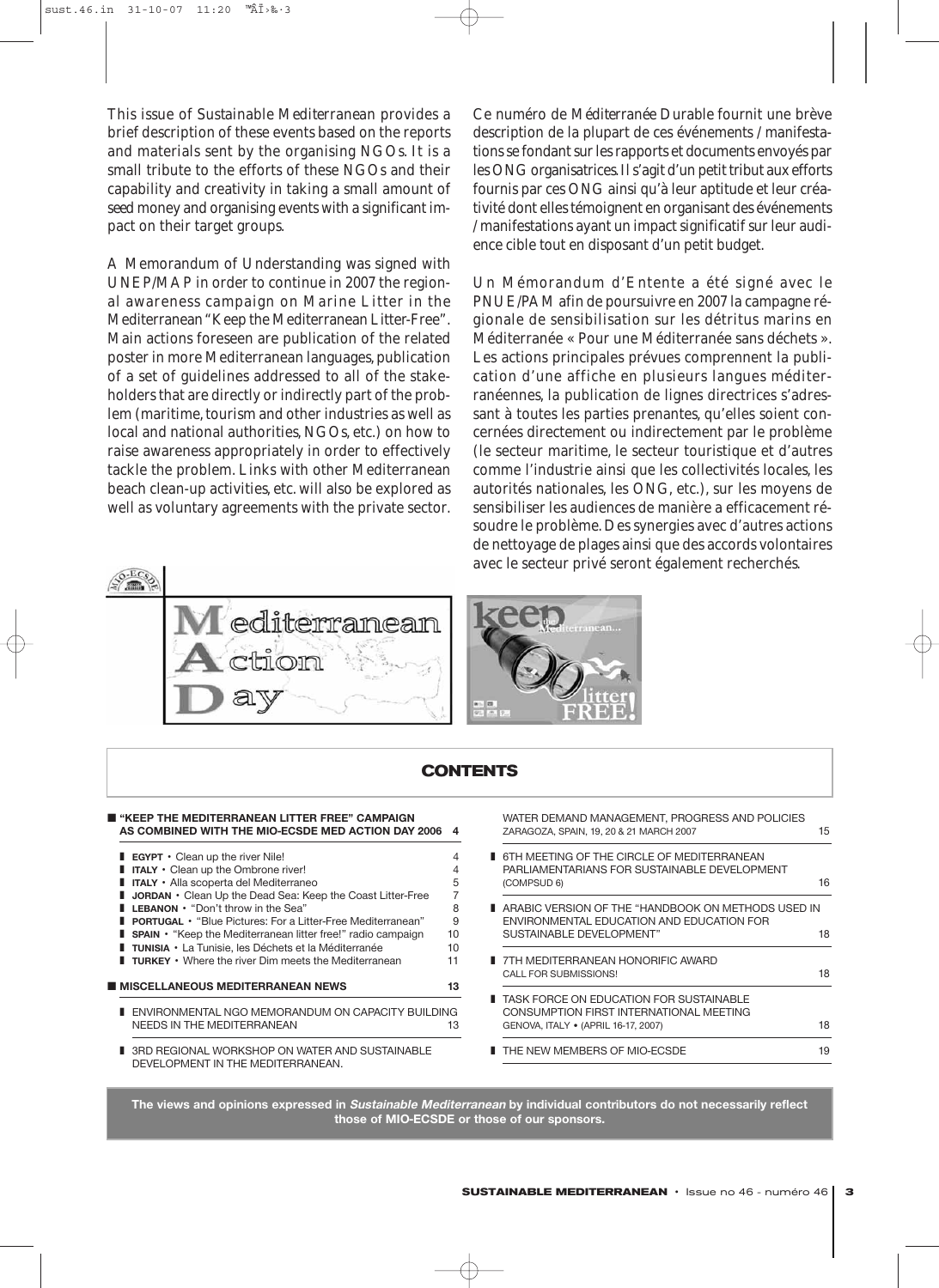## **"Keep the Mediterranean Litter Free"** campaign as combined with the **MIO-ECSDE MED ACTION DAY 2006**

### **EGYPT**

### **Clean up the river Nile!**



The MIO-ECSDE Mediterranean Action Day<br>
(MAD) 2006, jointly with the "Keep the Mediterranean Litter-Free" and the "Clean Up the Mediterranean" campaigns were implemented in more than twenty governorates in Egypt. AOYE chose to focus the theme on "Clean up the River Nile" and succeeded in holding the events under the auspices of the Governors; getting governmental support for the campaign; and securing the support of MobiNil "Mobile Service Provider" that partially covered the cost of producing posters, T-Shirts and Banners.

More than 2500 volunteers participated in the cam-

paigns from the various governorates located on the Nile Basin.The main actions were to clean the river banks, canals and surroundings from the huge amount of garbage and pollutants that eventually end up in the Mediterranean Sea. Also a number of meetings/forums were held in the various governorates on the



importance of keeping the river clean not only because of the benefits to the river itself but also for the benefit of the Mediterranean.The campaign was covered by local and national media and clearly identified as an international campaign that was implemented at national level. It was the first year that the three campaigns were combined mostly due to the fact that AOYE is a member organisation of MIO-ECSDE and the focal point for Arab speaking counties in the Mediterranean for the Clean-Up the World campaign.

The community participation in the activities was very satisfactory. As a matter of fact the MAD/Keep the Mediterranean Litter-free campaign offered the "seed" for more targeted actions and financial contribution from the local and central government also in the near future.

The central event, the Cairo "Main Festival" took place at the Rod El-Farag Garden; the rest of the activities took place in 19 different Egyptian Governorates within the same week. Machinery assistance to collect the

> solid waste from the middle of the Nile was a significant contribution to the campaign as was the very good collaboration with the municipality services that agreed to transport all of the collected waste to the dump.The activities of youths included the planting of some plants and trees.

### **ITALY**

### **Clean up the Ombrone river!**



### **LEGAMBIENTE mediterraneo3@festambiente.it**

The initiative was organized in the framework of<br>the MIO-ECSDE MEDITERRANEAN MIO-ECSDE MEDITERRANEAN ACTION DAY 2006 which was dedicated to the **"Keep the Mediterranean Litter-Free"** campaign.

The "Clean up the Ombrone river"action lasted half a day (October  $14<sup>th</sup> 2006$ ) and involved civil society, primary and secondary school-children, civil protection staff, etc. The Ombrone river is the second longest river of Tuscany and marks the boundary between the provinces of Grosseto and Siena. It crosses through the whole region and 4 municipalities of the Grosseto territory: Civitella Paganico, Cinigiano, Campagnatico and Grosseto and it empties into the Tirreno Sea near Principina village in the Regional Park of Maremma.The mouth of the river is largely polluted because of waste brought by the river.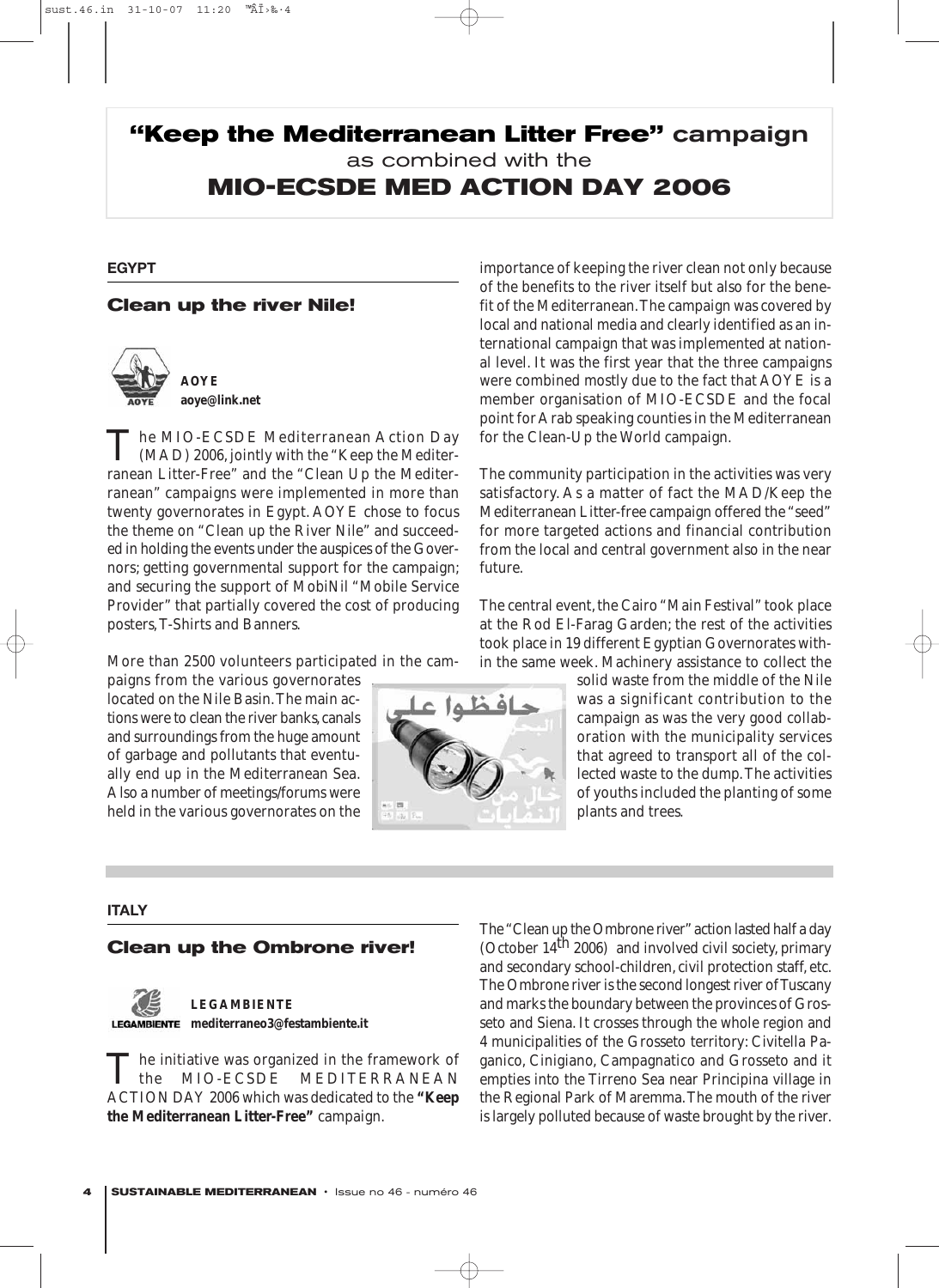

The initiative gave the opportunity to tell people and particularly young participants about the importance of each and everyone's (the individual's) behaviour in our daily life, at home, at work, at play, etc. in order to reduce litter production and land-based activities that cause land, river and consequently marine pollution.

The civil protection staff and the personnel of Legambiente guided 2 groups through 2 different activities/workshops:

*First activity:* discovering nature and the river habitat *Second activity:* how to manage the risk of river flooding; the importance of safeguarding rivers; links with the marine environment.

A cleanup activity was organised "Clean up the river Ombrone" with the cooperation of primary and secondary schools, civil society, public bodies and the Civil Protection department of Grosseto.

A press conference was also organised in order to stress the region's problems on litter production and management. The LBS protocol was mentioned as well as data collected by the Mediterranean Observatory of Legambiente about the main sources of marine pollution in the Mediterranean.The conference was focused





on land based activities which are estimated to cause 80% of the marine litter production in the Mediterranean basin. Press and TV were invited.

- A bookmark and poster with information on time of decomposition of litter was printed.
- An advertisement of the event was posted in www.nuovaecologia.it, the online magazine of Legambiente
- the outcomes of the events were widely disseminated on the local TV and newspapers.

### **ITALY**

### **Alla scoperta del Mediterraneo**



**SCHOLÉ FUTURO ONLUS schole@schole.it** 

On the occasion of the MIO-ECSDE 2006<br>MEDITERRANEAN ACTION DAY – *Keep the Mediterranean Litter-free* campaign, the Istituto per l'Ambiente e l'Educazione (Institute for Environment and Education) Scholé Futuro onlus, the Pianeta Azzurro project and the magazine ".eco, l'educazione sostenibile", in collaboration with FNAC and the University of Trieste organised the meeting **Alla scoperta del Mediterraneo** (Discovering the Mediterranean), which was held on the 8<sup>th</sup> November at Fnac in Turin.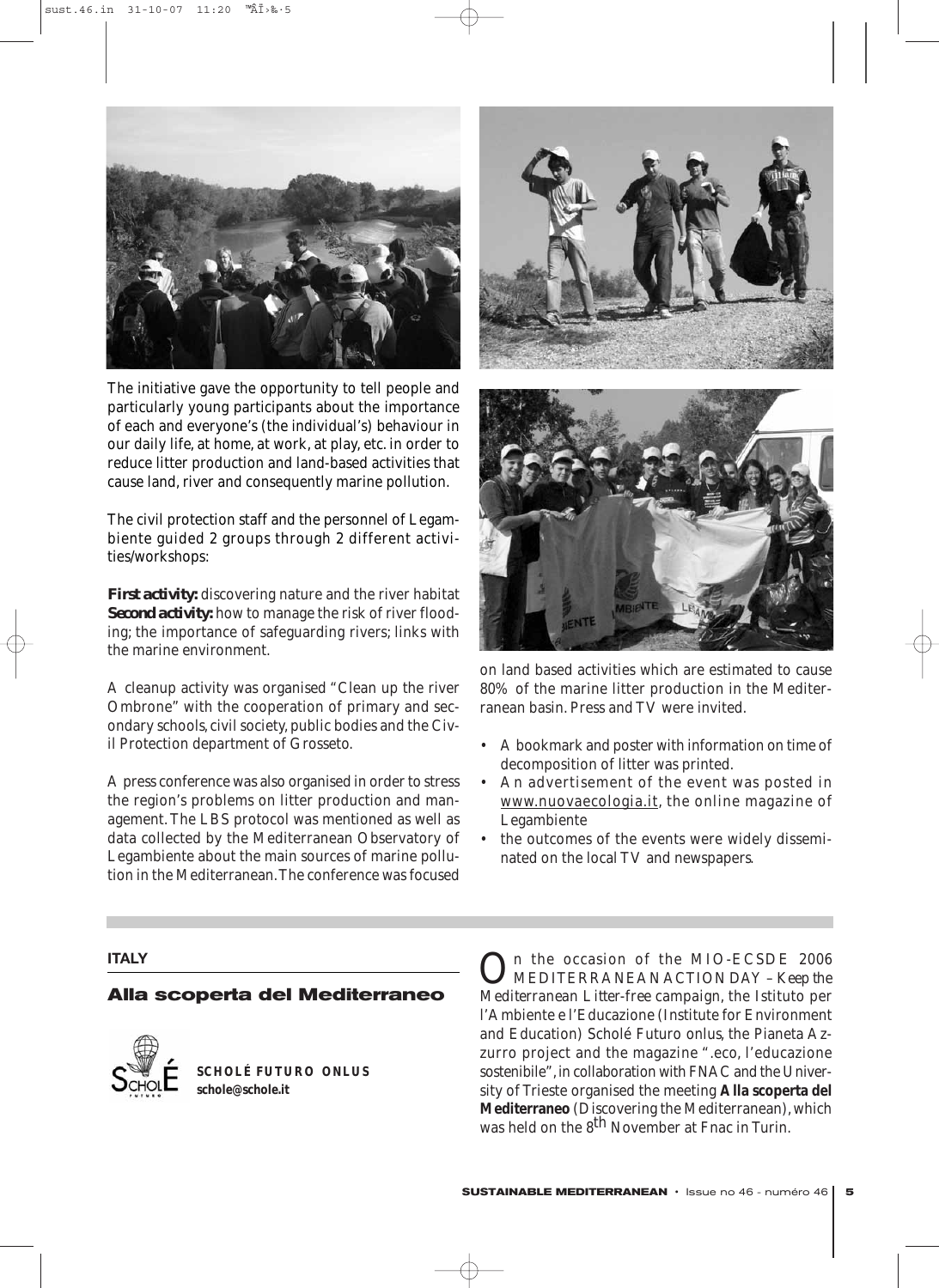During the meeting three videos were shown and explained by two researchers of Trieste University, while the Ocean's Citizen Passport was given to each participant.The target audience was mainly composed of students (mostly 13-14 years old) but the holding of the meeting at the FNAC Store, located in the very centre of Turin,facilitated and enabled the participation of many citizens.

Presenting the marine litter problems (prevention, reduction and elimination of this type of pollution) through videos and holding discussions afterwards allowed for a very interactive experience for the participants which included also competent authorities.



Margherita Bersisa,Vice-President of Istituto per l' Ambiente e l'Educazione Scholé Futuro onlus, introduced the scope of the meeting.Afterward two researchers of the University of Trieste,Annarita Di Pascoli and Paola Frisenda, for many years now engaged in publishing and teaching and also creators of the DRD Project (Didactic, Research, Publication), showed the chance of discovering what the Mediterranean hides in its water and explained the risks connected to litter and other types of pollution.

### The three videos:

**"Acquacorrente":** Stefano Moretto, Istituto per l'Ambiente e l'Educazione Scholé Futuro onlus, created by Vincenzo Pampararo, Clelia Nichelini, Francesca Vetturini, Stefano Moretto e Marco Ferro."Acquacorrente" describes the water cycle, from the glaciers to the sea, passing through the taps.A journey that helps us to discover, in a profound way, how fragile water balance and quality is.

**"Il mare di casa nostra":** Annarita di Pascoli, University of Trieste Researcher, editor of Pianeta Azzurro, DRD Project.

**"Inquinamento nascosto"…le alghe ci vengono in aiuto:** Paola Frisenda, University of Trieste Researcher, DRD Project. Divers' emotions underwater, full of life and surprises of the Mediterranean sea. Poetries of Samuele Seretti accomplish a multimedia path enriched

by original music composed by Umberto Di Pascoli. Video by Furio Faidutti and Daniela D'Adda, photography by Archivio DRD Project.

During the meeting all the students received the Ocean's Citizen Passport, a card created during the WON - World Ocean Network (a network to which be-



long more than 600 institutions - aquariums, science centres, museums, NGOs, associations of 25 different countries sharing one purpose: promoting a sustainable behaviour and a correct use of the ocean's resources).

The collaboration with FNAC offered the opportunity to include "Alla Scoperta del Mediterraneo" (Discovering the Mediterranean) in its *monthly calendar* which is distributed in thousands of copies all over Turin. A *press release* was sent to the main local media (television stations, newspapers and radio stations) and news about the meeting was published in:".eco, l'educazione sostenibile" (monthly magazine about environmental education); "Torino Sette" (the most important weekly magazine for events in Turin);"La Stampa" (national newspaper) and "Subacqva" (monthly magazine focused on water issues). Related information was also published online at www.educazionesostenibile.it. Finally, an article on the meeting was published in January in the magazine ".eco, l'educazione sostenibile".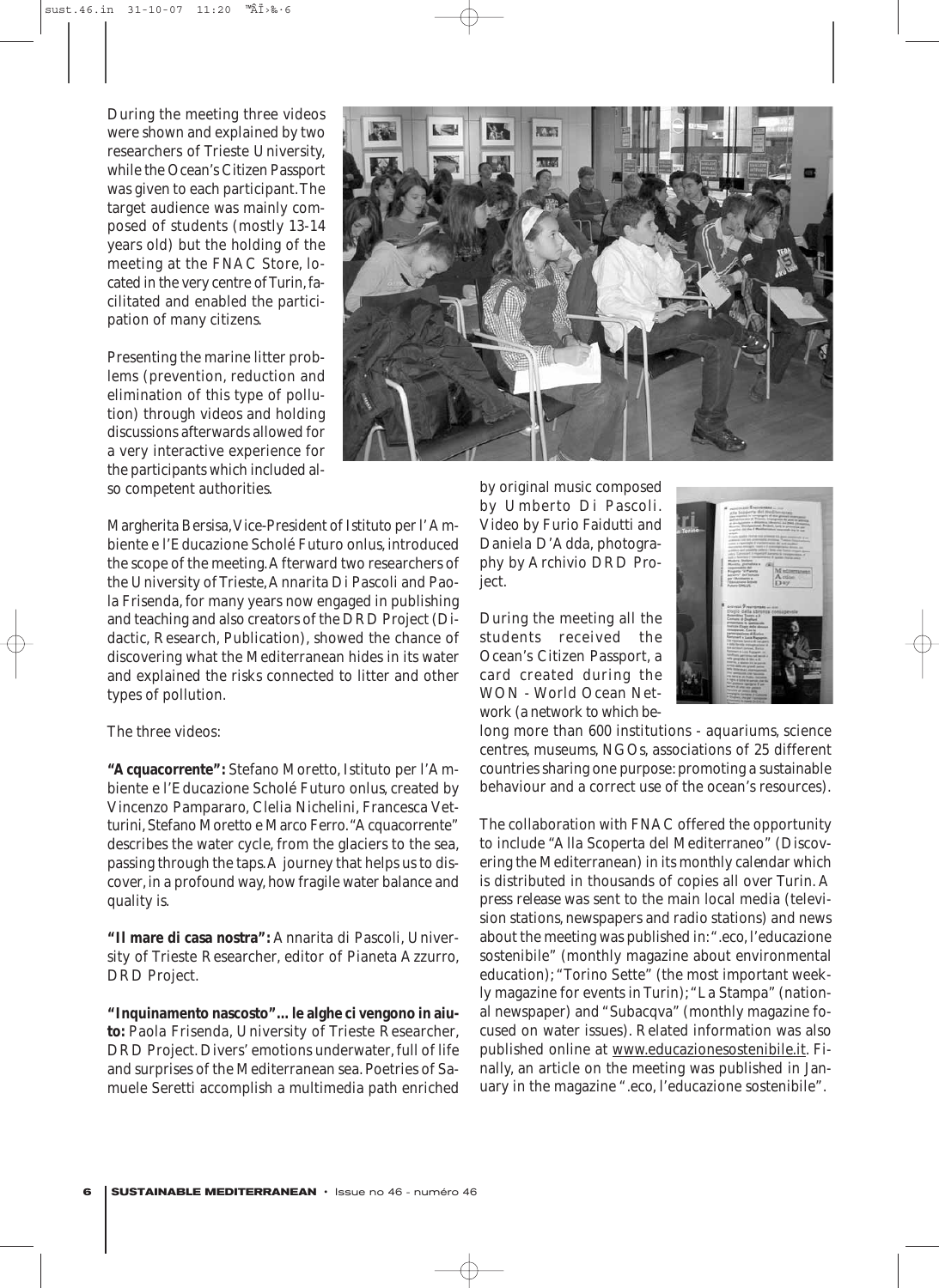### **Clean Up the Dead Sea: Keep the Coast Litter-Free**

**LHAP Lhap@index.com.jo**

Land and Human to Advocate Progress (LHAP), is currently implementing a series of national projects addressing students 10-16 years of age to educate them about their rights and get them involved in political life with a long term goal to improve their economical, social and environmental situation. The project is functional in 8 out of 12 governorates in Jordan. The "third generation" of human rights is what the collective rights that touch all human beings are called, such as the right to development, right to water, right to a clean environment, right to safe food…, etc.Therefore, within this framework, on Saturday, 23 December 2006, the student parliamentarians representing 34 school parliaments were invited to gather at the Dead Sea to meet at the regional level and carry out a cleanup campaign.The participants, who were in total about 250 people, split into three groups and each undertook to clean one site in the Dead Sea.

The work done encouraged involvement and awareness raising of the observers and viewers on the importance of keeping their coast litter-free. The main sources of marine pollution in the Dead Sea coast come from domestic sources, tourism sector (hotels and day tourists) and agricultural activities.

### Activities Performed:

**• A Regional School Parliament** composed of representatives coming from 34 school parliaments in 8 governorates with an approximate number equal to 110 students parliamentarians (equal to the members of the Jordanian Parliament) convened by the Dead Sea on the Greater Amman Municipality main tourist site. The meeting which was inaugurated by HE Mr. Amer Al-Basheer, Deputy of the Greater Amman Municipality was also attended by other officials including HE Khalid Brak, MP of the Jordanian parliament representing the North Eastern Badia, HE Dr. Sabri Rbehat, former Minister of Political Development, Mr. Halal Azzaam, Director of Education in Bani Kenanah, Mr. Mohammad Tamimi, Director of Education of Tafileh Governorate, partner organizations, teachers coordinating the school parliaments at the school levels and many supporters and friends of LHAP making the total number of participants about 250 persons. The meeting started by welcoming speeches delivered by:

- Mr. Ziyad Alawneh, LHAP president
- Mr. Halal Azzaam, Director of Education, Bani Kenanah/ Irbid Governorate
- HE Mr. Khalid Brak, Jordanian MP
- HE Dr. Sabri Rbehat, former Minister of Political Development
- HE Eng. Amer Al-Basheer, Deputy Amman Mayor

During the meeting the Jordanian charter was distributed to every participant, a song on human rights was performed by Ajloun / Halawah Girls Secondary School and then a 10 minute play was performed by Rawdat Basma Girls in Badia tackling the issue of how families perceived the school parliament concept.After that, Parliamentarians met first and elected among themselves a president, two deputies and two assistants.The meeting which was solely run by the student parliamentarians discussed issues at the school level as well as issues of national importance.The meeting was concluded by an awards ceremony.

**• A Clean up Campaign of three sites in the Dead Sea:** This activity aimed to promote the interaction of the schools with their community in the framework of the

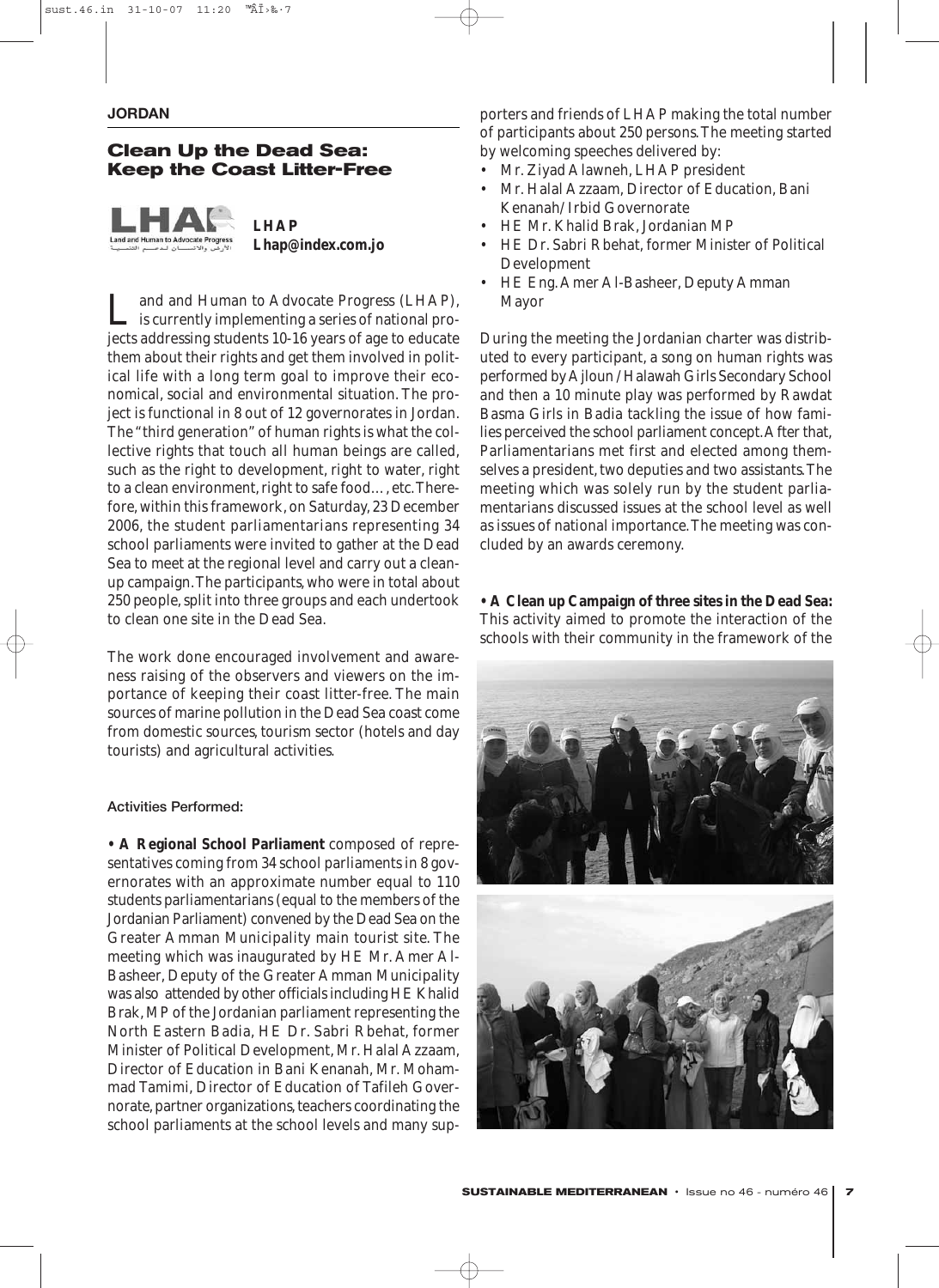3<sup>rd</sup> generation of human rights which call for a clean environment and invites people to protect and care for their natural resources through enhancement of participation. 250 caps and an equal number of T-shirts were distributed to students, teachers and supporters. This activity shows how students and particularly student parliamentarians can interact with their own community through performing an action that can be replicated and inviting the public to take care of their surrounding environment.

LHAP follows the strategy of implementing actions using the method "Fun with Education" to encourage students and get them involved in the process. Having the meeting by the Dead Sea and inviting students from 8 governorates, was very exciting for them.The methodology of nominating parliamentarians was democratic. Directors of education were advised that each school parliament meet and nominate a fixed number of participants and this was done for the majority. The majority of the schools that participated, including their administration, saw the benefits gained out of this practical experience of exercising one's rights, being involved in the political process of the country while practicing



responsibility and commitment to nature through the campaign performed by all the participating students and supporters.

The students were very excited about what they were doing. They were all very willing to contribute to the preservation of the beauty of their coasts and translating this will through exercising their duties and rights. As parliamentarians representing a wide range of students, they raised various related issues with their administration.

### **LEBANON**

### **"Don't throw in the Sea"**



**AMWAJ of the Environment amwajenvt@yahoo.com** 

On 6/11/2006 AMWAJ of the Environment held a<br>meeting at its center in Beirut in preparation for the Campaign "Don't throw in the sea", organised in the framework of the 2006 MIO-ECSDE Med Action Day dedicated to the "Keep the Mediterranean Litterfree" campaign. This meeting brought together LEF (Lebanese Environmental Forum), campaign members and a representative of Ayoub Graphics Est.The work program was proposed to organize the national campaign to stop dumping waste into the sea.

Ayoub Graphics Est. was in charge of leaflets, posters and other printed materials needed for this campaign. On 14/11/2006 a media conference was held in LEF center to launch the campaign with representation of media groups and local environmental NGOs.A Speech was given by the general secretary of AMWAJ Mr. Malek Ghandour, the Chairman of LEF Mr. Refaat

Sabaa and the expert Dr. George Abou Jawdeh, focusing on the objectives of this campaign, and the impacts on the marine environment from dumping thousands of tons of waste in post war Lebanon in the sea.

On 30/11/2006 AMWAJ organized a seminar in Beirut. Lots of environmental organizations, NGOs and municipalities participated in it. The aim was to inform about the campaign and efforts than can be made to minimize the amount of waste ending up in the Beirut dump and eventually the sea.

On 15/12/2006 a tour was made with reporters to the

Dump of the Ouzai Beach, west Beirut international Airport, where the mountains of debris from the destroyed buildings caused by the last Israeli war in July 2006,rose so quickly. One Million and a half cubic meters mixed with concrete, plastic, metal, cartons, soil and glass, with lots of chemicals from the bombings and lots of POPs and

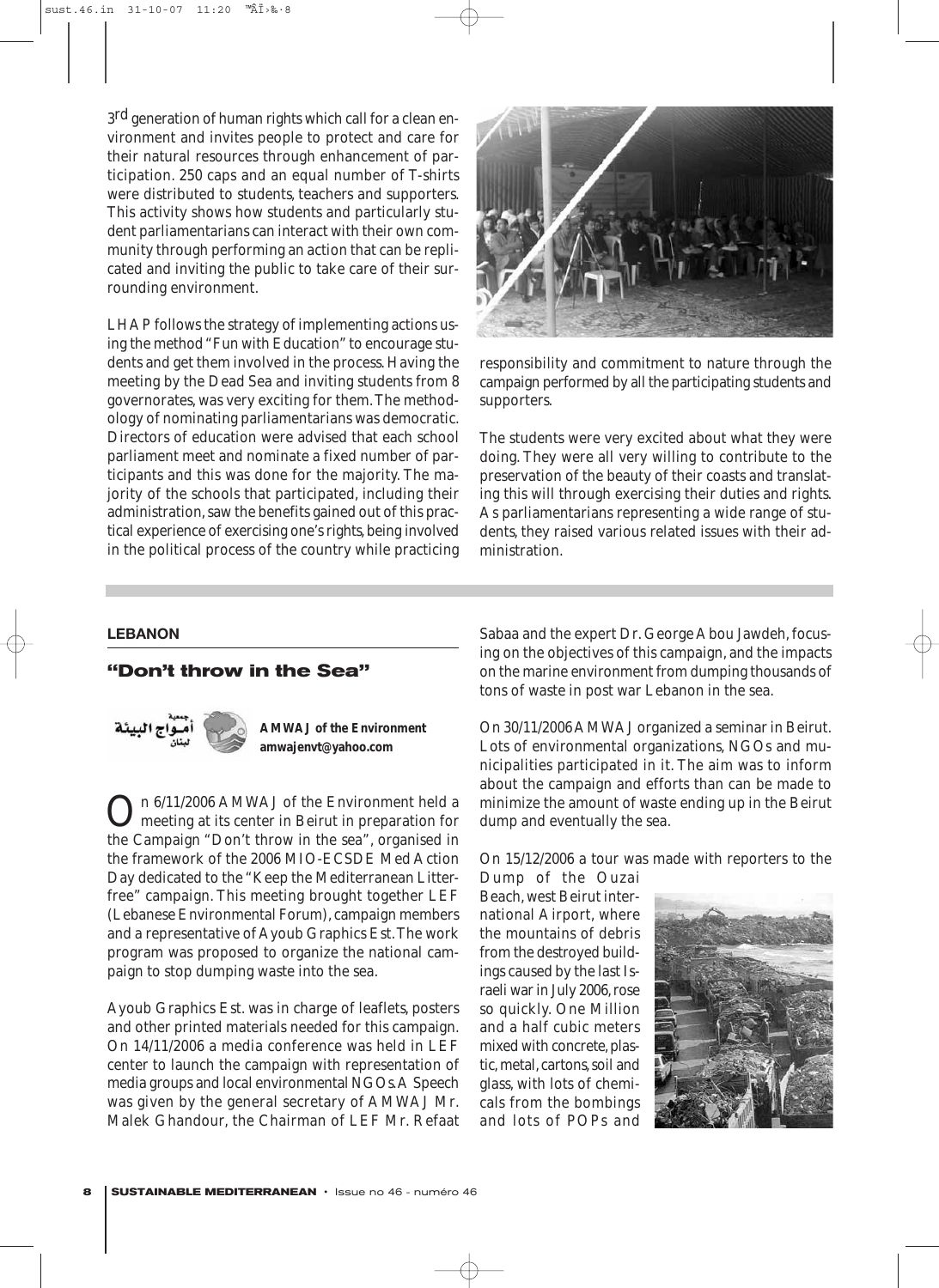medical wastes. It is also a main source of dangerous to human health and the marine environment substances such as: dioxins, heavy metals, etc. During the tour it was identified that the campaign (Don't throw in the sea) had begun to give its first results: vehicles and workers had begun separating the materials. Workers gathered metal on the beach in order to pack it and export it abroad, cartons which were to be used again was separated for transport to local companies.As for the soil it was to be moved far away from the beach.

The general manager of transportation Mr. Abed El Hafez Koubaisi said: the responsibility of compiling such materials is the job of coast guards, but the job of the ministry of transportation, is to find sites to gather these materials and then move it to sites in Jiyeh, far away from the sea, where they can be treated to use in constructing streets and buildings.

### **PORTUGAL**

### **"Blue Pictures: For a Litter-Free Mediterranean"**



The activity for the MIO-ECSDE Med Action Day<br>2006 was combined with the "Keep the Mediterranean Litter-free" Campaign. More than 20 coastal local authorities were approached in order to assist in hosting photo exhibitions with the title "Keep the Mediterranean Litter-free", spreading the initiative's goals and possibilities. A press conference was held to announce the initiative.The organization also produced a poster and an electronic-leaflet.

Two pictures received the "Blue Pictures' Special Mention" award. It is hoped that this was but the first exhibition and that in 2007 a second round with an even better reaction from local/regional communities will follow.

As it happens quite often in Mediterranean social and cultural environments, the search for active participation of the citizen in community educational and awareness-raising initiatives and campaigns is not an easy task.Therefore, ETNIA believes that in the case of marine litter, more than just a single and isolated action are required to succeed in having a real impact. Launching a regular initiative combining the cultural with the environmental aspects would be the most appropriate action.



Costa Vicentina (Portugal) - Photo by Jorge Martins<br>"Special Award" - Blue Pictures Photo Contest - Mediterranean Action Day 2006  $\sqrt{2}$ PORTUGAL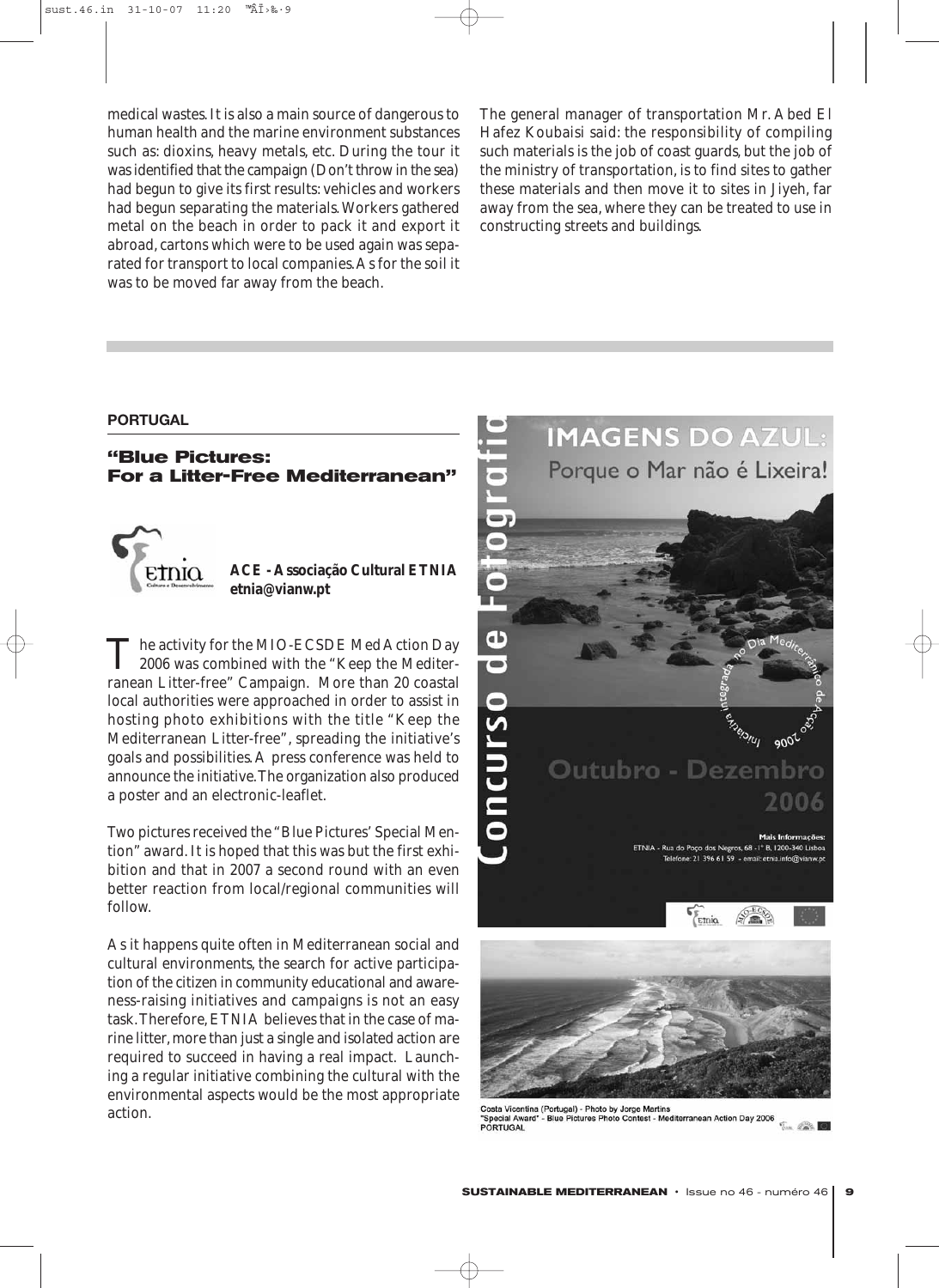#### **SPAIN**

### **"Keep the Mediterranean litter free!" radio campaign**

### *SOMEDITERRANIA*

CENTRE **D'INICIATIVES ECOLOGIQUES** 

**MEDITERRÀNIA-CIE info@mediterrania-cie.org** 

From November 20<sup>th</sup> till December 30<sup>th</sup> 2006, Mediterrània-CIE broadcasted a "Keep the Mediterranean litter free!" radio campaign, contributing to the MIO-ECSDE Action Day program. The broadcasting was in Catalan covering the whole of the 4 provinces in Catalunya: Girona,Tarragona, Barcelona and Lleida, since this is the most common language in the region.The main purpose of these messages was to inform and sensitise people about the litter problem of the Mediterranean sea, the effect on marine and coastal flora and fauna, populations of endangered species, the responsibilities of human activities such as commercial and sport fishing, the role of resorts and other tourist facilities and the use of Mediterranean waters as a gigantic litter reservoir.

Initially, this campaign was supposed to last only 10 days, but in the end Mediterrània-CIE managed to broadcast it for 40 days!

Statistics, actual facts, anecdotes and short stories were the main issues of the messages. Using common everyday conversations three different broadcasts were created:

1. Some kind of contest asking someone what things one can do in order to improve the Mediterranean

**TUNISIA**

### **La Tunisie, les Déchets et la Méditerranée**



**APNEK–Tunisia, apnektunisie@yahoo.fr**

Le 15 Décembre 2006, à l'Institut Supérieur des Mathématiques Appliquées & de l'Informatique (ISMAI), dans le cadre de MedActionDay (Journée sea's quality. Using a little bit of sarcasm the point was made about how we would never imagine what the direct impact on the ocean's situation can be from some common things we do.

- 2. A simple conversation between a father and his son talking about the human impact on the sea, giving some actual facts about litter and how similar they are to big disasters such as the one of "Prestige".
- 3. Another conversation between a father and his son talking about how many garbage men exist in different cities, and then talking about how many garbage men are along the Mediterranean ocean, making the son realize the big problem littering can be, since there are no garbage men for the ocean.

The campaign targeted everybody, the wider public with its varying interests and different levels of knowledge on the issue.The common denominator was that they all share something: they live their every day lives on the Mediterranean shore, and they just have to look after it.

The Mediterrània-CIE team suggested the campaign and decided the issues to talk about. Once the ideas were clear, the professional broadcasters were contacted in order to formulate a more realistic and convincing material. With Mediterrània-CIE's ideas, these professionals then created the campaign in Catalan.

- The average time for each broadcast was 25 seconds.
- The radio broadcaster Mediterrània-CIE worked with belongs to the group "Antena 3", a very important broadcaster in Spain, using 2 different radio stations:
	- "40 principales" (entertainment)
	- ❚ "SER" (information)
- The broadcast frequency was enough to make the points clear, but not too much so as to annoy our audience: twice daily on two different stations.

d'Action pour la Méditerranée promue par le MIO-ECSDE avec le soutien de l'Union Européenne et du PAM célébrée dans 13 pays méditerranéens) s'est tenue une journée d'information sur les efforts conjugués de la Tunisie en matière de gestion rationnelle des déchets visant principalement l'implication de la population estudiantine dans l'action environnementale et la gouvernance des déchets.

Cette rencontre qui se déroulait en public nombreux et en présence du gouverneur de la région, du SG du RCD, du recteur de l'université de Kairouan et des invités Aïssa Baccouche,Adel Hentati et Leila Berrari, a été initiée par le président de l'APNEK M.Ameur Jeri-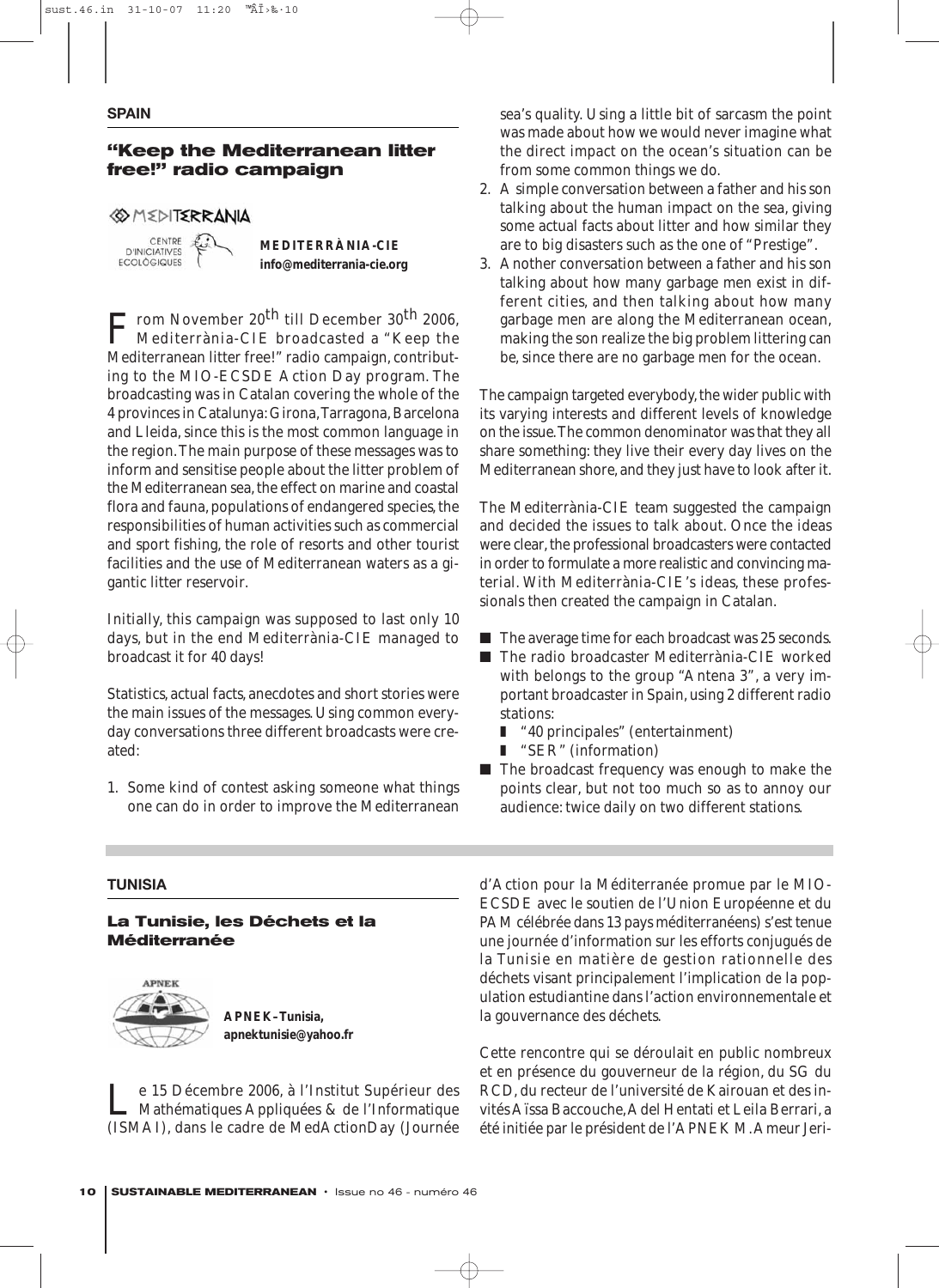

**Messieurs Ameur Jeridi et Mohamed Ali Drissa ont signé un protocole de partenariat entre l'APNEK et l'Université de Kairouan.**

di et co-organisée par l'université de Kairouan avec le soutien du gouvernorat de Kairouan a permis de mettre en avant les points forts de la Campagne Régionale du PAM «*Pour une Méditerranée sans déchets»*

Cette initiative interagit de bon aloi avec les orientations du Programme du Président Ben Ali pour la *Tunisie de Demain*, véritable plan quinquennal exécutif de développement durable (2005-2009) accordant à la lutte contre la pollution, la promotion de la qualité de la vie, et au partenariat national et méditerranéen tout le mérite qui leur revient.

L'APNEK à la triple dimension locale, nationale et ré-





gionale s'est toujours distinguée par ses actions en matière de défense de l'environnement et de souci de durabilité du développement et par sa présence active et significative dans les réseaux et les manifestions les plus importantes de la société civile de la Méditerranée.

### **TURKEY**

**Where the river Dim meets the Mediterranean**



**TEMA Foundation belma.kilic@tema.org.tr** 

TEMA<sup>Foundation</sup> (the Turkish Foundafor Reforestation and the Protection of Natural Habitats) held a clean-up activity in Alanya on November 3<sup>rd</sup> 2006 despite the bad weather. The Dim River Basin is one of the most visited places of Alanya attracting national and international visitors. Recently it has been observed that the number of buildings on the coastline has dramatically increased in a haphazard way and with-



out appropriate infrastructure. Thus the Dim River is increasingly polluted as is the coastline.This, in combination with the serious soil erosion problems in the area was what made TEMA organise the Med Action Day 2006 event in this area and in combination with the "Keep the Mediterranean Litter-free" campaign.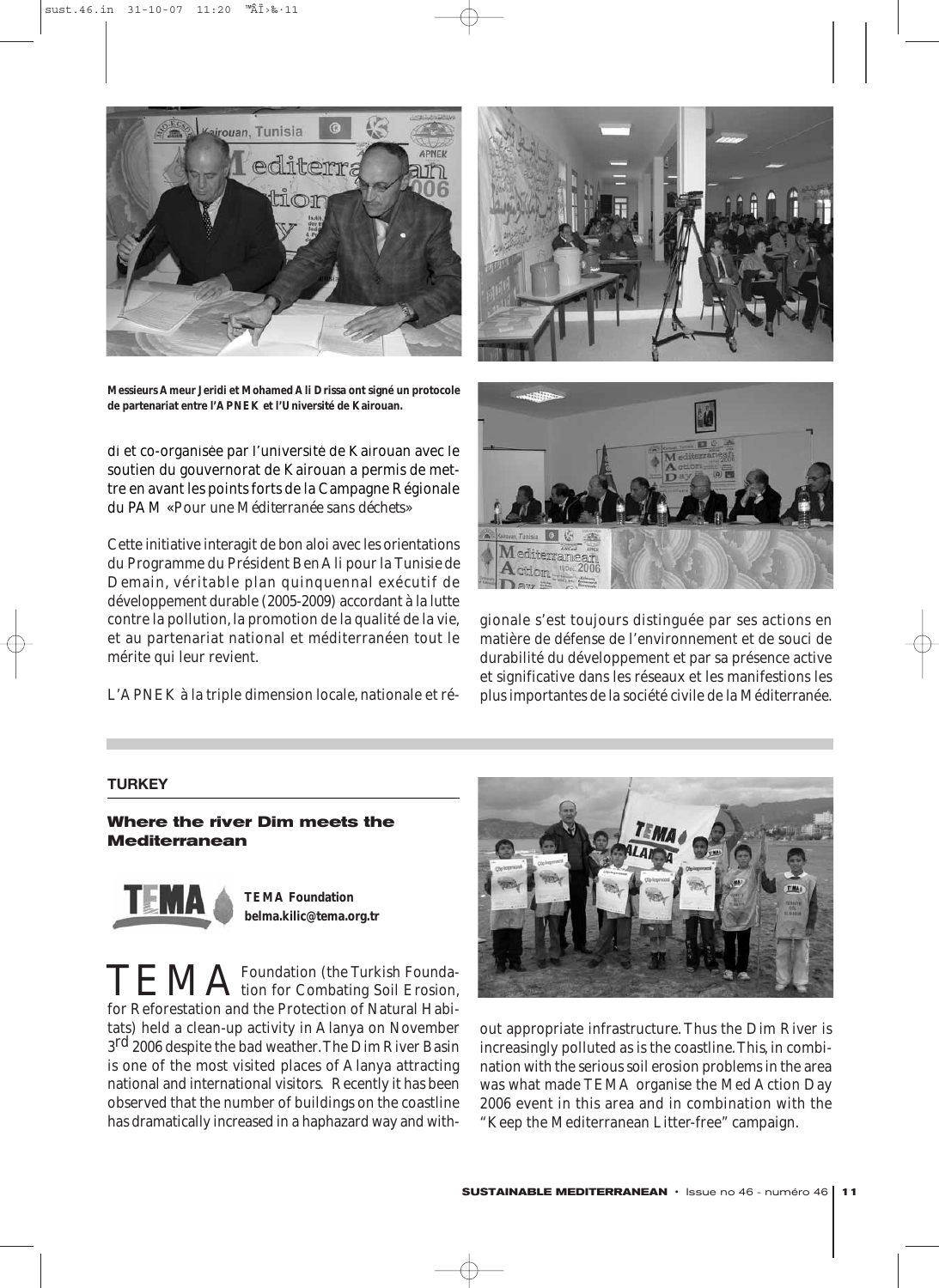



In preparation to the "Clean Up" event, the aim of which was to raise awareness on the issues:

the local press was informed about the event and the poster made for the event was sent to them. En-

gin Ozdemir, representing TEMA in Alanya for this project is a primary school teacher, therefore he had given in-class trainings to his students and to a few other schools.

- the mayor was informed about the event, and about the regional character of the campaign with its global dimensions.
- an invitation poster was published and distributed by volunteers to the local schools, hotels, shops, etc.
- local residents were invited to take part in the action through newspaper announcements.
- a presentation was given to 60 students at Muminler Primary School and 250 students and their teachers at Alantur Primary School before the event.
- big trash bags were secured for the event. Engin Ozdemir had a meeting with Alantur Hotel in the area and persuaded them of the significant contribution of the hotels and other tourist facilities in the area to the burdened by litter ecosystem. The hotel administration supported the effort by providing personnel and rubbish bags.
- A song was composed for the action to attract especially children's attention to the environmental problems given that the participants were mostly primary school students.

The event was covered by the following media: Memleketim Alanya Newspaper, Yeni Alanya Newspaper (Ahmet Gülcan, Mithat Kara), RADIO FLASH, Alanya Postası Newspaper (Osman Dogançay), Alanya TV (Ülkü Nural), www.anadolubasini .com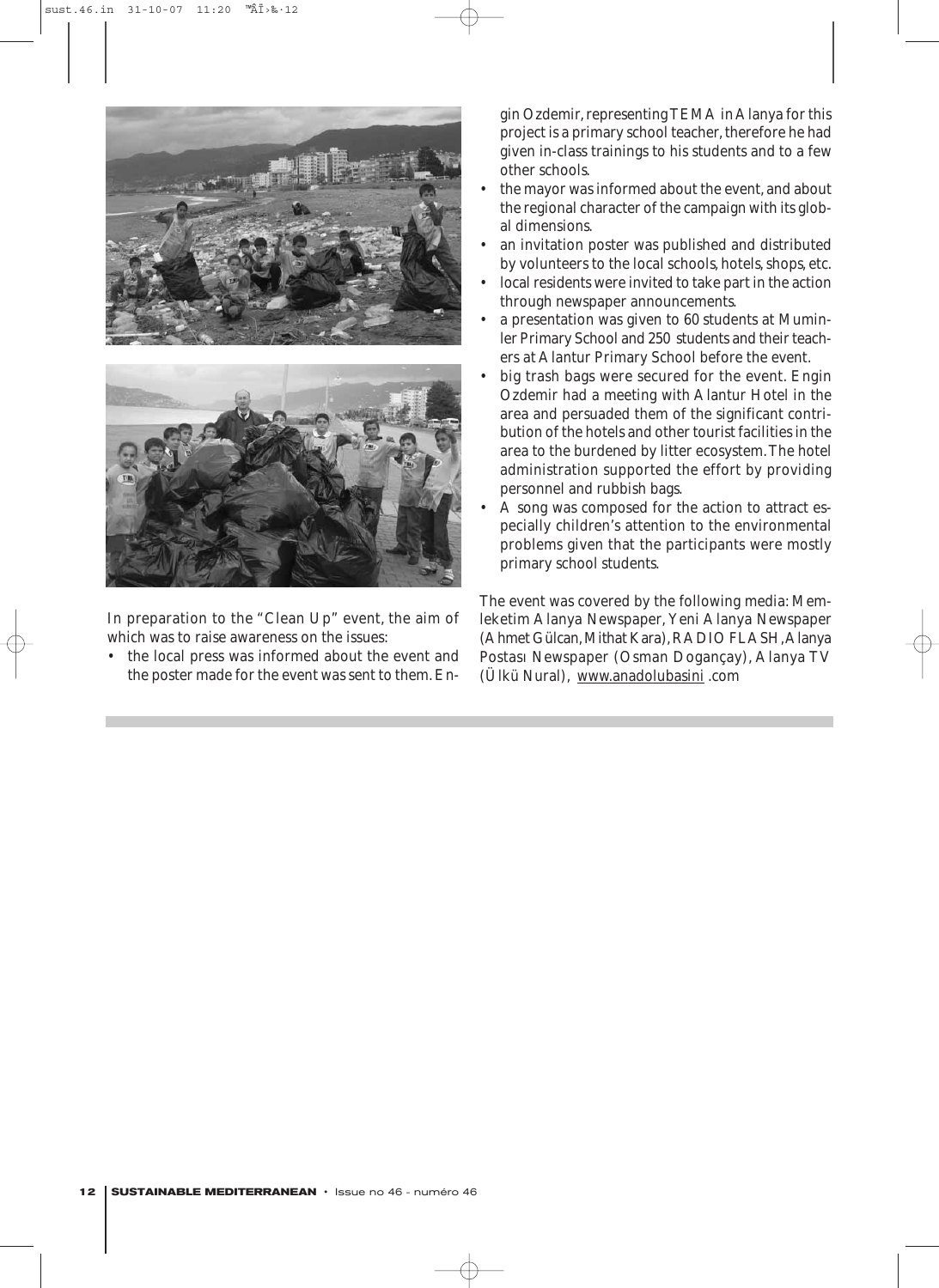### **MISCELLANEOUS MEDITERRANEAN NEWS**

### **ENVIRONMENTAL NGO MEMORANDUM ON CAPACITY BUILDING NEEDS IN THE MEDITERRANEAN**

### **Preamble**

This text identifies priority areas for capacity building interventions that are necessary or useful for NGOs working on issues of environment and sustainable development (and civil society as a whole) in the countries of the South and East Mediterranean in order to be more efficient, productive and constructive in their work.Although this memorandum has been drafted on the basis of a brief consultation undertaken within the context of how NGOs of the region can contribute effectively to the implementation of *Horizon 2020,* the proposals included herewith extend even beyond the *Horizon 2020* initiative.

It should be noted, however, that without parallel policy and institutional reforms in the countries, capacity building interventions for NGOs as "stand alone" actions will not bear the expected fruits.

**Preliminary identification of how NGOs of the Southern and Eastern Mediterranean countries can perform better as environmental advocates, monitors and providers of services**

The main contribution of NGOs to *Horizon 2020* could be in the following areas:

- ◆ informing public opinion and influencing decision making (from the regional all the way to the local level)
- ◆ contributing to the necessary procedures and helping the achievement of the needed consensus for reforms and long term sustainability
- promoting effective governance (transparency, accountability, etc.)
- ◆ effectively participating in project implementation (targeted thematic areas)

The first three areas require that NGOs are capable of

increasing awareness and catalyzing institutional changes while the last one requires that NGOs can also be reliable partners and acquire expertise and experience in running projects in specific thematic areas.

The aforementioned activities focus mainly at national level. However, a set of coordination actions will be needed at regional (Mediterranean) level in order to secure coherence and comparability of the outcomes.

**1. Identification of priority areas of intervention in terms of strengthening the role of NGOs in catalyzing institutional changes (including in the areas targeted by Horizon 2020)**

NGOs need to be strengthened in terms of their:

- 1. ability to access useful information and increase know-how on key institutional issues.This links with the level of in-house expertise necessary to respond appropriately and rapidly to questions and requests on issues of their competence by other stakeholders, e.g. local authorities, as well as by citizens.
- 2. ability to formulate, articulate and convey their opinion in a convincing way and engage effectively in negotiations. This relates directly to NGOs' ability to enhance value-added relations with other stakeholders and the society at large by effectively addressing them and ultimately by changing mentalities as well as by influencing policies and accelerating implementation.
- 3. ability to mobilize resources for their proper operation and for their activities.
- 4. capacity to develop, adapt and fulfill the prerequisites of appropriate functioning of a civil society organisation (democratic governance, accountability, representativity, legitimacy, transparency, organizational capacities, representation/visibility). For an NGO to achieve the above at an adequate level requires a lot of effort and support.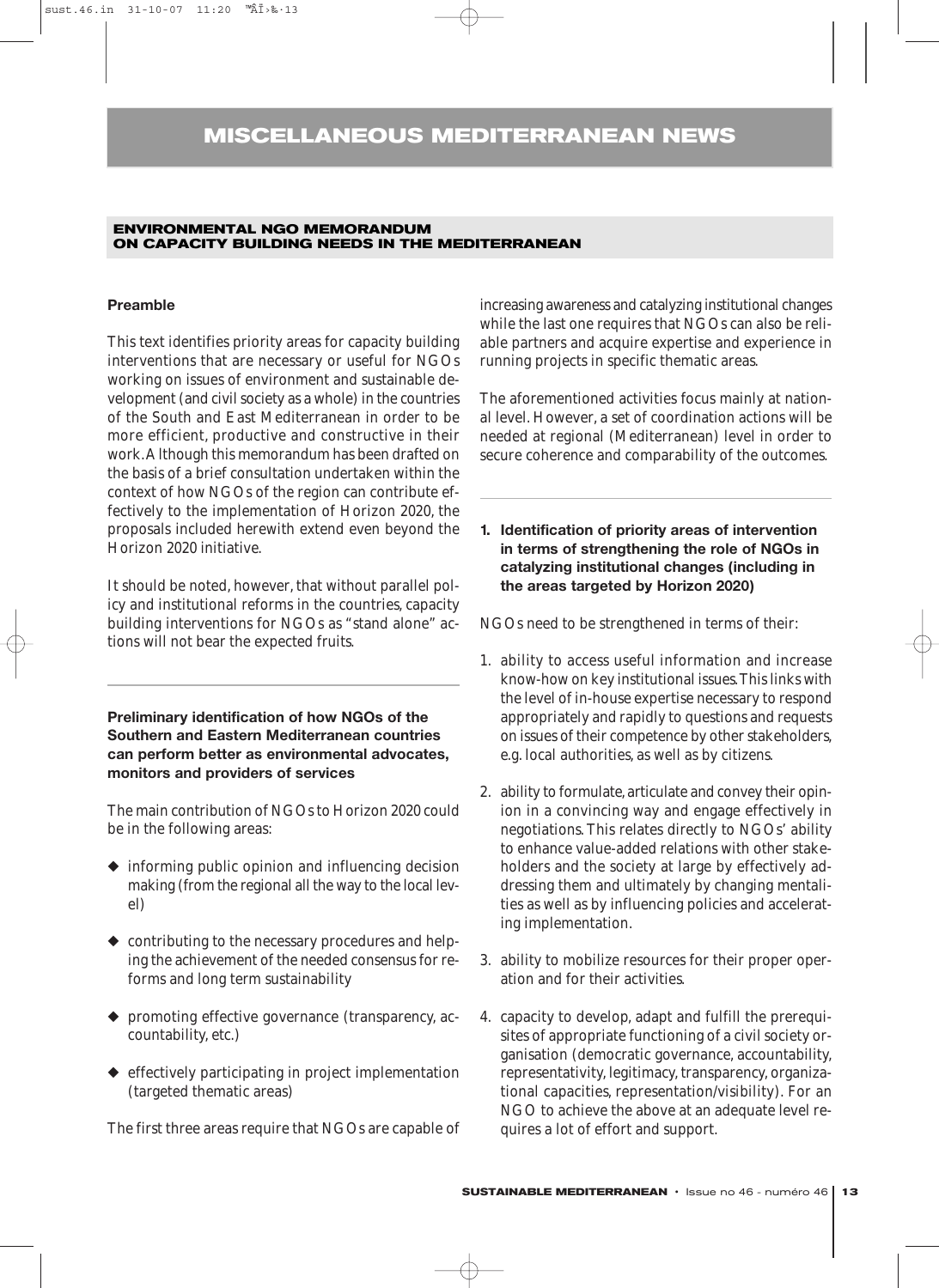5. ability to function within the given "environment" in their countries (political, legal/institutional, socio-cultural and economic).This defines e.g. the degree to which civil society can engage effectively in environmental issues. It is linked with their specific needs and affects the capacity of NGOs to gain access to information, mobilize resources, associate, participate or engage in governance issues and provide basic service to its target groups.

To determine the level of capacity needs in 1- 5 above on a country by country basis in the Mediterranean requires further investigation based on a combination of interviews, workshops, focus group discussions, questionnaires, etc.

Some basic types of capacity building intervention:

- ❯ workshops (regional and national), study visits and residential workshops
- ❯ manuals/kits, brochures, CD-ROMs, etc.
- ❯ web products including best practices, e-forums and e-courses
- > effective networking
- ❯ provision of technical support on legal, managerial and other issues
- ❯ specific targeting of involved youth (next leadership)
- ❯ trainings between North and South Mediterranean NGOs (exchange of staff)
- ❯ twinning actions among NGOs from the region e.g. developing joint work programmes on issues of mutual interest
- support to Mediterranean NGO networks in undertaking internal capacity building activities for their members and in operating antenna offices in the South and East
- ❯ joint seminars for local actors, e.g. NGOs, local authorities and other stakeholders, on exercising in consensus building.They may use as subject themes specific issues of H2020 such as water supply and sanitation, etc.
- ❯ joint seminars for NGOs, local newspapers/journalists, etc. for development of local communication (newspaper coverage, radio/TV broadcasts) on issues central to *H2020*

### **2. Identification of needs in terms of strengthening the role of NGOs in the thematic areas (sectors) of Horizon 2020**

In terms of capacity building in specific **sectors** e.g. on water, waste, energy, etc., existing specialized regional bodies (NGOs and others) can undertake the role of identifying the capacity needs and provide/share the expertise for capacity building. The point of reference will be activities suitable to be implemented by NGOs and other similar groups (participation in management bodies/committees, awareness campaigns, non-formal and informal education, capacity building among NGOs, monitoring e.g. of water quality, etc., guarding of protected sites, etc.) within the projects of *Horizon 2020*. The contribution and role of specific target groups: e.g. business, chambers, trade unions, youth, etc. could be considered within the same scheme as well.

### **3. Regional activities**

The development and implementation of a regional framework encompassing all of the abovementioned is necessary in order to secure a minimum of standards and prerequisites and to introduce a set of appropriate indicators for capacity building at national level.

A Regional Public Participation Action Plan for *Horizon 2020* with national agendas for implementation should be developed to secure regional coherence and coordination. This would include:

- 1. a set of guidelines for capacity building
- 2. a set of indicators
- 3. one or two "demonstration" national plans
- 4. a report on the implementation, to be drafted in cooperation with the competent authorities and the coordination unit of *Horizon 2020*.

The report on progress made, based on the set of indicators to be developed specifically would be useful and effective in (a) assessing the contribution of civil society in the implementation of *Horizon 2020* and (b) in determining the progressive strengthening of the role of civil society in the countries of the region.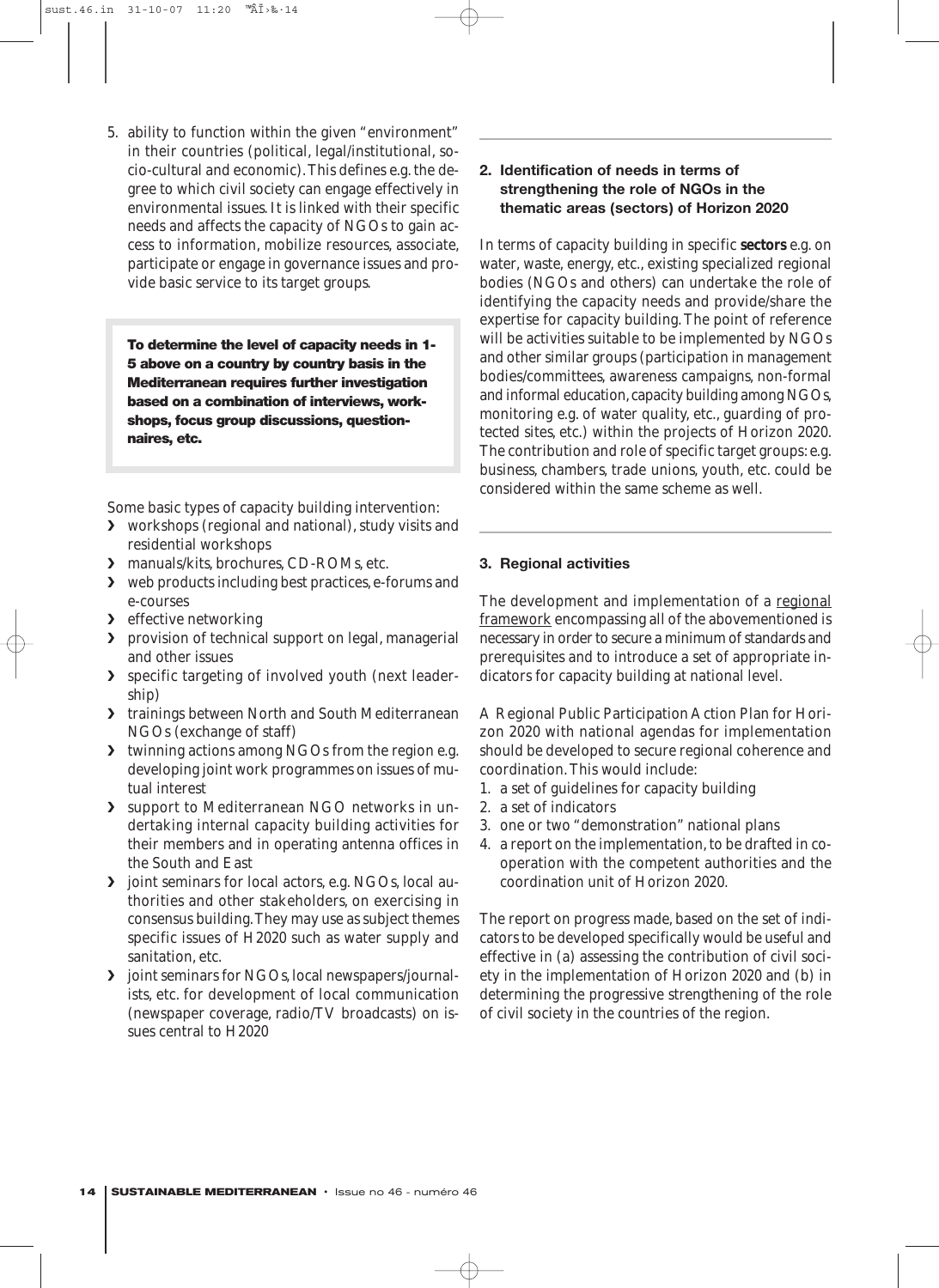**Zaragoza, Spain, 19, 20 & 21 March 2007**

### **Taking into account the point of view of NGOs as water users**

- Making available safe water for drinking and sanitation as a basic human need is not only a technical problem but also a social challenge encompassing issues of ownership, human rights, individual and community rights; management concerns including the issue of water wastage, the burden of repair and maintenance of existing infrastructure; issues of responsibility and participation including the choice of options, lack of accountability, corruption; methods and procedures for water resources allocation, etc.
- Public participation is crucial in achieving sustainable management of water resources:
	- current processes that marginalize civil society and crucial groups (e.g. women) that play a vital role in building sustainable communities and integrated water policies and which do not facilitate their participation in national and local policy schemes, must be reversed.
	- Public participation in decision-making and participation to review, monitor and evaluate quality of services provided will ensure transparency, fair distribution and equal treatment of users and therefore good governance.
- Knowledge about water through public awareness and education for sustainable development must be enhanced at all levels in order to effectively implement integrated water resources management and minimise gaps and divergences.
- The absence of policy coherence within and among various government departments and the little or no coordination among various agencies and actors is a serious hindrance. National water dialogues with the participation of NGOs are crucial for integrated water resources management and minimisation and rationalisation of water demand.
- The protection and conservation of water ecosys-

tems and restoration of those that have been degraded and destroyed, such as wetlands, is a primary concern. The ecosystem approach should be integrated into water resource management policies at all levels. Rivers, lakes, wetlands, forests and all other freshwater ecosystems are not just sources of water to secure water supply, they are habitats for a wide variety of plant and animal species. These ecosystems also perform valuable services for human societies such as moderating floods and droughts, act as buffer zones purifying water and sustaining fisheries. Hence nothing but a holistic integrated ecosystem-based approach will suffice in addressing these issues.

- Innovative approaches in involving the private sector (including SMEs) should be introduced and meaningful PPPs should be encouraged.The adverse impacts of resource privatisation and over-exploitation call for firm regulations and strong enforcement.This will help conserve and improve the current rural and urban environments and to promote corporate social accountability, responsible investment and good practices in private business.
- The donor community must pay more attention to small scale water management and service provision options, which should be replicated and upscaled. In small scales the NGO contribution could be critical and beneficial for all stakeholders.
- The vital role of water resources in rural and urban livelihoods should be appreciated as water is an essential resource for reducing vulnerabilities through attaining food security, alleviating poverty, enhancing people's health and opportunities for recreation. Sustainable water management is a vehicle in rectifying environmental and social injustices (including gender aspects) and achieving sustainable production and consumption patterns, whilst ensuring economic and social innovation and development. The role of NGOs in such a management should not be only symbolic. It could make a significant difference in many cases.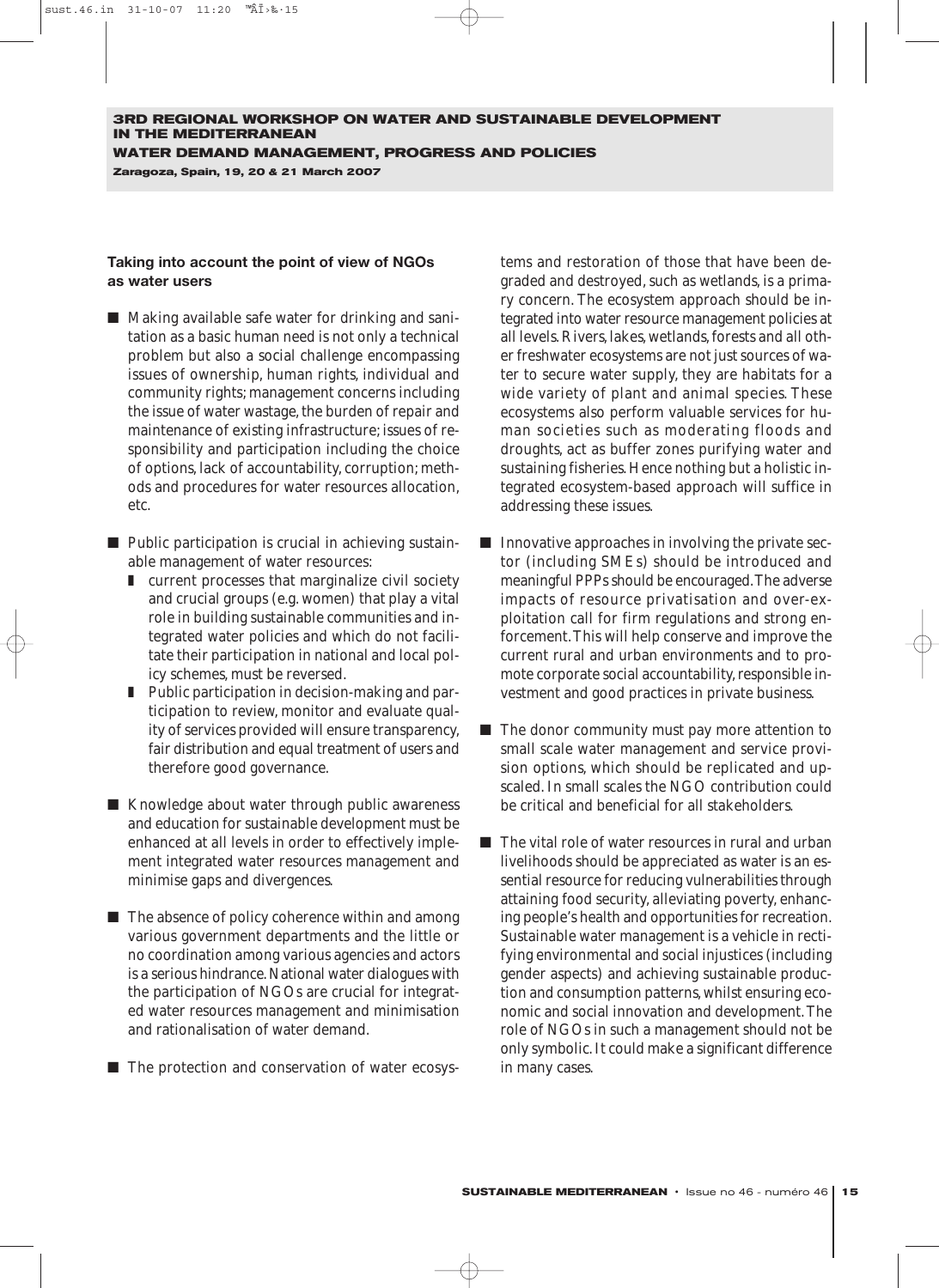(COMPSUD 6)

The 6th Meeting of the Circle of Mediterranean Parliamentarians for Sustainable Development (COMPSUD 6) took place on 3-4 May 2007,in Corfu Island,Greece,with the participation of 30 MPs from 15 countries and representatives of International and Regional organisations and NGOs.

The Meeting was organized by MIO-ECSDE and GWP-Med that jointly serve as the COMPSUD Secretariat, and was financially supported by the Greek Ministry of Foreign Affairs and the European Commission.

The COMPSUD 6 meeting focused on:

- 1. Possible ways to strengthen the dimensions of sustainable development and of Integrated Water Resources Management (IWRM) in regional political processes such as the Euro-Mediterranean Partnership, the European Neighbourhood Policy, the Horizon 2020, the Mediterranean Strategy for Sustainable Development, etc. and in particular on the role of MPs in promoting such processes, in cooperation with governmental and non-governmental partners.
- 2. The cooperation of COMPSUD with other parliamentary bodies in the region and particularly with the Euro-Mediterranean Parliamentary Assembly and the Arab Parliament.
- 3. The following should be highlighted:
	- The participation and proven interest of the Greek Minister of Foreign Affairs, Ms. Dora Bakoyannis as well as of the Secretary General of the recently established Arab Parliament, Mr. Adnan Omran. Moreover, the Chairs of the Environment and Water Parliamentary Committees of Lebanon, Portugal and Greece participated at the meeting.
	- The suggestion made by MPs and the acceptance by the Greek Minister of Foreign Affairs to financially support meetings of COMPSUD in Corfu Island biannually.This means that every second year the COMPSUD meetings will be organized in a Mediterranean country other than Greece (meetings were already held in Egypt, Greece, Lebanon, Spain and Turkey) and every other in Corfu.
	- The invitation to COMPSUD by the European Commission representative Mr.Andrew Murphy to become Member of the Steering Committee of the Horizon 2020 Initiative.
	- The invitation to COMPSUD by UNDP representative Ms. Mirey Atallah to participate in the new project of Petersberg-Africa.This project is now being prepared by UNDP/GEF and aims to enhance synergies between African stakeholders and build capacity on issues of Integrated Water Resources Management (IWRM). Parliamentarians and media from the African sub-regions (including North Africa) are also in the focus of such activities.
	- The above indicates the recognition that the Circle receives.A key challenge ahead is to use the COMPSUD in a dynamic way at the national level, through the Parliaments, for the promotion of IWRM principles in law making and to assist country implementation of regional processes.

#### **Corfu Declaration**

We,Parliamentarians coming from 15 different Mediterranean countries, present at the 6th Annual General Assembly of the Circle of Mediterranean Parliamentarians for Sustainable Development (COMPSUD) held in Corfu, Greece (3-4 May 2007), adopt unanimously the following declaration:

1. While overviewing the achievements of the first decade of the 21st century, acknowledge that, despite the vision and framework set by the Millennium Development Goals (MDGs) seven years ago and despite the initiatives and efforts invested by international organizations and the Governments of the region, there is still a considerable gap between the time-bound tasks and targets of the various relevant processes and the achievements realized.

2.In particular,we express our anxiety about the deterioration of living conditions in parts of the Mediterranean region due to the exacerbation of armed conflicts as well as the high pressures exerted on natural resources resulting, among others, from increasing population, higher climate variability, expansion of desertification and unsustainable models of production and consumption.

3.We are convinced that the promotion of Sustainable Development in the countries of the Mediterranean Region depends on a set of prerequisites that still need to be fulfilled, among which of priority are:

- a) The removal of the root causes of armed conflicts and wars through the honest implementation of the UN resolutions, conventions and declarations.
- b) The coordinated action of governments and their increased cooperation on issues of management of shared and national resources in consultation with competent stakeholders including the civil society.
- c) The systematic provision of information on Education for Sustainable Development (ESD) with emphasis on education on sustainable consumption (ESC) to all concerned stakeholders, including elected representatives.
- d) The creation of suitable conditions for women and the increased recognition of their role and participation in society, especially filling existing gaps;
- e) The enhancement of the role and active involvement of MPs, acting beyond governments and political parties, in order to strengthen democratic processes in the countries of the region, particularly on issues important for development, employment, environment and education.

4.We are convinced that the major socioeconomic humanitarian problem of illegal migration to and through the Mediterranean is closely linked to serious problems and pressures on environment and natural resources in the countries of Sub Saharan Africa.We urge all Mediterranean countries and the EU to implement policies assisting the aforementioned countries in effectively address these problems.

5.We emphasize that the effective management of national and shared water resources must become an integral part of all countries' efforts to reach the Millennium Development Goals (MDGs).Integrated Water Resources Management (IWRM),

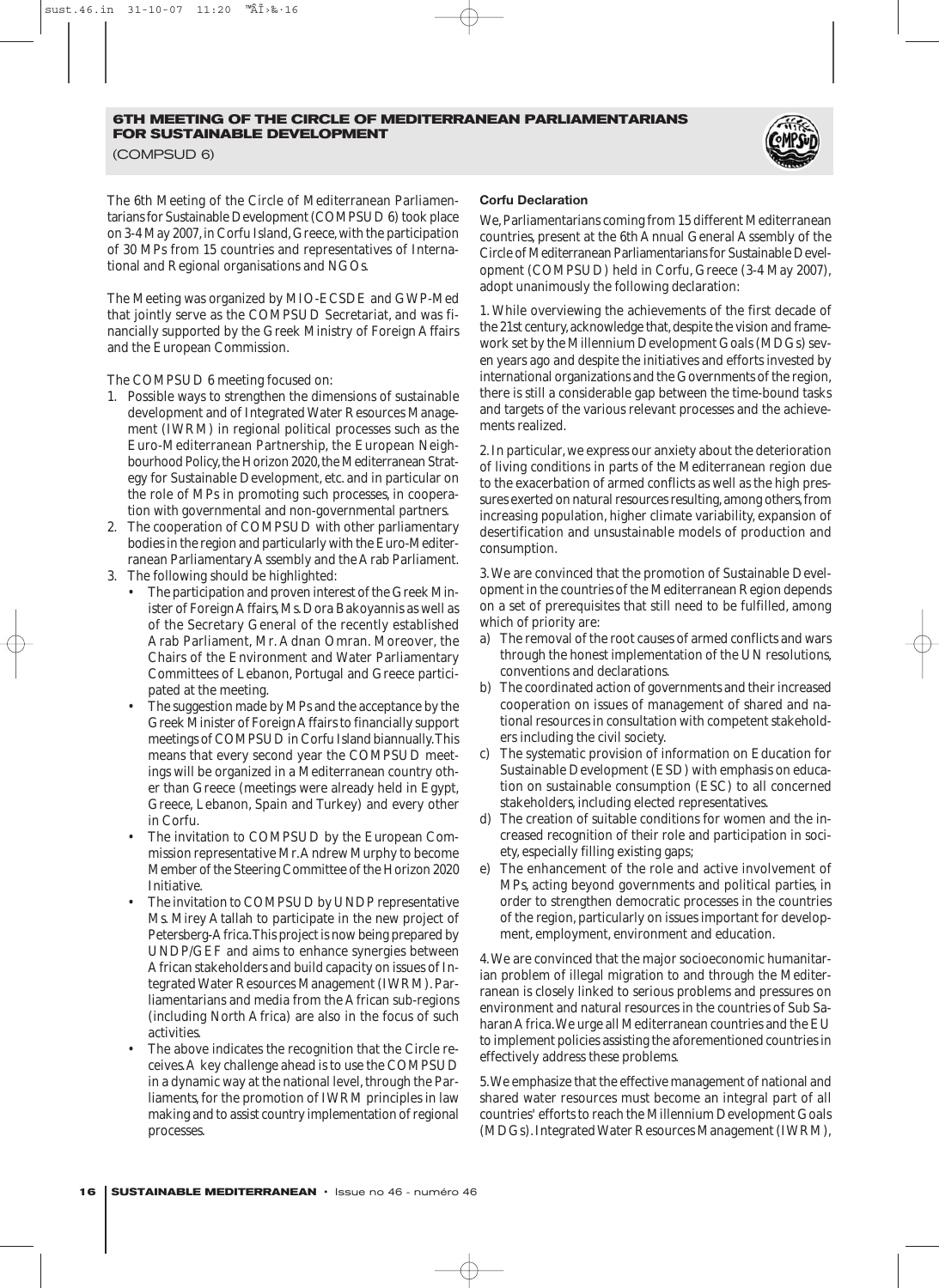an approach that takes account of competing water needs in an equitable, efficient and sustainable manner, is recognised as the appropriate response to the challenges faced.IWRM should be reflected in all national development planning instruments and budgets as well as the plans of sectors such as agriculture, energy, industry, health etc. Activities within the Mediterranean Component of the EU Water Initiative (MED EUWI), the GEF Strategic Partnership for the Mediterranean Large Marine Ecosystems, the joint Petersberg Phase II / Athens Declaration Process on Shared Water Resources Management and other processes,contribute to these objectives and should be strengthened.Water should be recognised as a critical area and should be placed higher in the EU agenda as well as in the operational programmes of EU and Mediterranean countries.Furthermore, acknowledging the Petersberg Africa Process (facilitated by UNDP/GEF) and recognizing the potential for exchange of experiences between COMPSUD and Parliamentary networks in Africa we express the willingness of COMPSUD to participate in the Petersberg Africa Process.

6.We call all countries to ratify and implement the Kyoto Protocol and to participate in the international action for reducing pollutants causing climate change.To this end we strongly support the development of Renewable Energy Sources in the Mediterranean, which has sun and wind as some of its prominent features and encourage governments and the Commission to place renewable energies in the centre of their energy policies in the region as well as to enhance research on global warming effects on the Mediterranean.

7. We urge governments to introduce innovative instruments, including 'green' investment, in order to promote their policies and effectively protect the natural resources, in particular water and forests.

8.We strongly recommend enhancing regional cooperation to share visions, experiences and good practices that can bring societies and concerned stakeholders closer, increasing their synergies and speeding-up the processes towards the achievement of the Millennium Development Goals and the creation of a sustainable future for the Mediterranean and the continents surrounding it. In this spirit, we call for a more effective cooperation between parliaments and environmental movements.

9.To this respect, we applaud the relevant work of Parliamentary bodies, such as the Euro-Mediterranean Parliamentary Assembly, the Inter Parliamentary Union, the Parliamentary Assembly of the Council of Europe, the Mediterranean Parliamentary Assembly etc., that promote a coordinated action of elected people from different countries and regions towards common goals and we recommend COMPSUD to strengthen the links with these bodies, particularly on issues related to Environment and Sustainable Development.

10.We endorse the efforts undertaken by the European Commission under the European Neighborhood Policy (ENP) and we expect that a sufficient level of funding within the European Neighborhood and Partnership Instrument (ENPI) should be earmarked for environmental integration both at regional level of implementation (Regional Strategy for the Mediterranean) and at the national level (National Action Plans).

11. We fully support the Horizon 2020 Initiative to de-pollute the Mediterranean and express our wish to see the proper implementation of the agreed operational programme, in cooperation with all relevant partners and in particular with UNEP/MAP, supported politically and with adequate funding from the EU and other sources.To this end it is crucial that all Mediterranean countries ratify the "Land-based Pollution Sources" Protocol of the Barcelona Convention. The role of civil society and other stakeholders in the Horizon 2020 programme should be instrumental.In this framework,COMPSUD should respond to the call of the European Commission and be involved actively in the Steering Group of Horizon 2020.

12. We reiterate our suggestion that the Euro-Mediterranean Partnership (EMP), the European Neighborhood Policy (ENP) and the European Neighborhood and Partnership Instrument (ENPI) as well as all countries and institutions involved, must be fully supportive of the relevant recommendations of the Sustainability Impact Assessment of the Euro-Mediterranean Free Trade Area (SIA EMFTA).

13. We call on governments to introduce and discuss Trade Agreements in Parliaments.

14. We call that the provisions of the Mediterranean Strategy for Sustainable Development are fully streamlined with those of the Euro-Mediterranean Partnership.

15.We call for sub-regional cooperation of neighboring Mediterranean countries on designating Particularly Sensitive Sea Areas (PSSA) in specific parts of the Mediterranean Sea including in parts of the Adriatic-Ionian.

16.We welcome a Mediterranean Strategy for Education for Sustainable Development (ESD) along the lines of the Strategy on ESD already agreed by the majority of the Mediterranean countries within the framework of the UNECE; such a strategy should pay particular attention to the growing unsustainable consumption in the region. This strategy should be considered as an addendum to the MSSD elaborated in the framework of the Barcelona Convention.

17.We urge that the role and work of the Mediterranean Commission on Sustainable Development (MCSD) being one of the rare regional examples of advanced form of consultation and governance needs to be upgraded, strengthened and enriched by inputs from the region's Parliamentarians. It should be examined if MCSD could be used as a monitoring body of the EMFTA implementation.

18.In view of the Greek Presidency of the Euro-Mediterranean Parliamentary Assembly in 2008, we recommend that COMPSUD becomes available and acts as think tank and supportive mechanism for the most in-depth and effective work of the EMPA in areas covering the protection of the environment and sustainable development.

19. We welcome the organisation, within COMPSUD activities, of Biannual Meetings of Mediterranean Parliamentarians in Corfu Island, under the aegis of the Greek Ministry of Foreign Affairs that would review progress achieved and identify ways for parliamentarians to assist such processes.

COMPSUD by its nature is firmly committed to work with all other relevant Parliamentary Bodies, International Organizations and networks and contribute to all regional initiatives promoting the Sustainable Development of the Mediterranean Region.

For information on COMPSUD 6 in French please visit: http://www.mio-ecsde.org/article.php?story=20070713024440968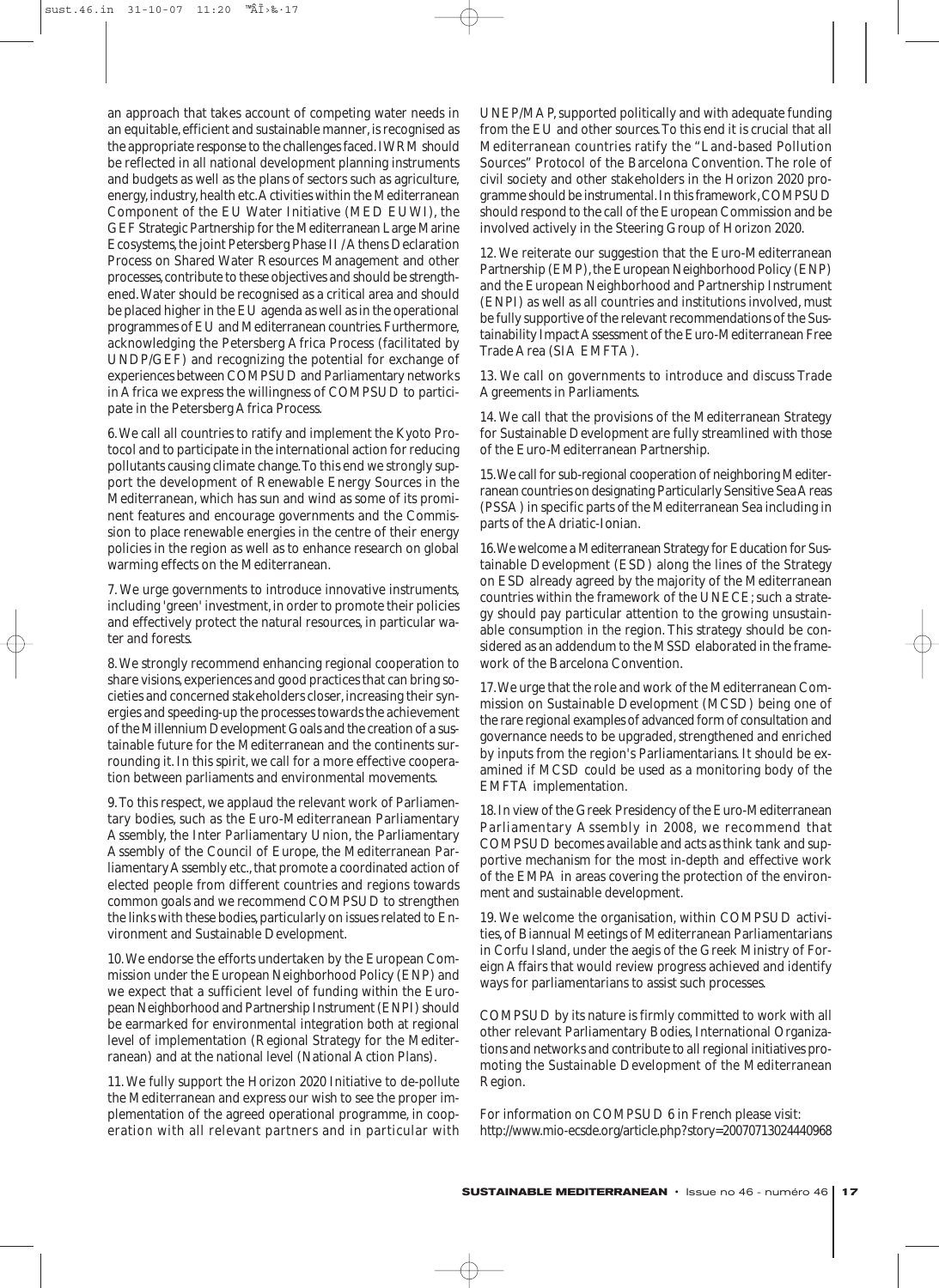#### **ARABIC VERSION OF THE "HANDBOOK ON METHODS USED IN ENVIRONMENTAL EDUCATION AND EDUCATION FOR SUSTAINABLE DEVELOPMENT"**

We are happy to announce that the publication "**Handbook on Methods used in Environmental Education and Education for Sustainable Development**" by M. Scoullos and V. Malotidi (produced already in English and French) has been recently produced also in the **Arabic Language** and is now available to download at www.medies.net in the 'publications' section of the website. MEdIES e-members should use



their username and password to download the publication.(Those who are not MEdIES e-members need first to subscribe to the webpage to get their username and password (it's free!!).

Please disseminate this announcement to any other Arabic speaking educators that may be interested.

#### **7th MEDITERRANEAN HONORIFIC AWARD Call for submissions!**



Mediterrania CIE and the Mediterranean Information Office for Environment, Culture and

Sustainable Development (MIO-ECSDE) are calling for candidates to be considered for the 7th MEDITERRANEAN HONORIFIC AWARD, which is given to innovative projects relating to issues about environment and sustainable development in the Mediterranean. *Deadline for applications is 15/04/2007.*

This award is open to all those organisations in the Mediterranean region working in the field of the protection of the environment, culture, as well as on sustainable development issues.This year, any **innovative, successful campaigns on raising awareness** about issues relating to environment and sustainable development can be submitted. Visit **http://www.mioecsde.org/filemgmt/visit.php?lid=245** for the submission form.

#### **TASK FORCE ON EDUCATION FOR SUSTAINABLE CONSUMPTION FIRST INTERNATIONAL MEETING** Genova, Italy · (April 16-17, 2007)

The thematic issue of Sustainable Consumption and Production (SCP) is addressed at international level through the "Marrakech Process", launched at the First International Meeting of Experts on SCP held in Marrakech (June 2003), as a response to the recommendations of the Johannesburg Summit, where governments, international organisations and civil society were encouraged to develop a "10-Year Framework of Programmes in support of activities and initiatives to accelerate the shift towards sustainable consumption and production".

In order to make progress in the development of a 10 year framework of programs for Sustainable Consumption and Production (SCP), a system of thematic Task Forces and lead countries was set up addressing specific issues related to SCP (eco-efficiency, green procurement, cooperation with Africa, sustainable lifestyles, sustainable tourism, sustainable building and construction.).

During the 14th Session of the UN Commission on Sustainable Development (CSD14, New York, May 2006), Italy launched a thematic Task Force on Education for Sustainable Consumption.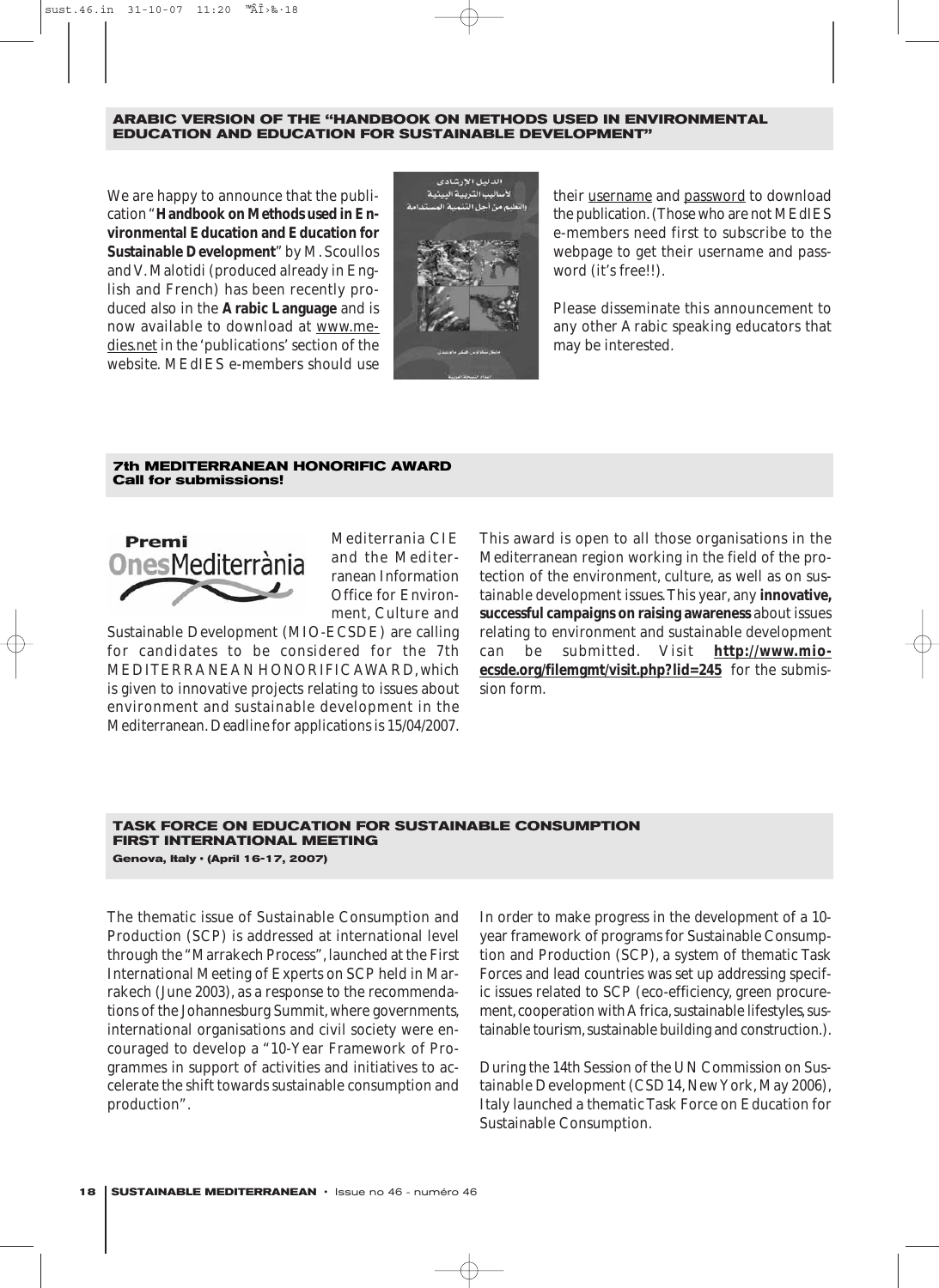The link between education and consumption originates from the consideration that behaviour changes and the acquisition of critical awareness represent key elements in the path towards new sustainable production and consumption patterns. The objective of the Task Force is to identify and to create adequate synergies between regional and international initiatives and to promote the development of activities and pilot-projects with a particular reference to developing countries. For more information go to http://www.minambiente.it/index.php?id\_sezione=1935

The Chairman of MIO-ECSDE will be at this first meeting as coordinator of MEdIES and will Chair the session entitled "The Mediterranean: initiatives and future perspectives".

#### **THE NEW MEMBERS OF MIO-ECSDE**

### Casa dei Diritti Sociali – Focus

(http://www.dirittisociali.org) **NGO I Italy I Full Member** 



Casa dei Diritti Sociali – Focus is an Italian Federation of associations founded in 1985

for the promotion of citizenship, raising awareness of

consumers and protecting the environment.It is involved in dissemination of information and education and training with many of its local branches engaged in such campaigns, actions and projects. Most important projects at the moment are "A modo Bio" (Living organically) which is about food, health organic agriculture and the links with natural resources protection and waste management and "Io e Te" (You and Me) about sustainable development in coastal areas and towns (Gaeta).

### Association du Réseau Méditerranéen pour le Développement Durable (ARREMED)

NGO ❚ Tunisia ❚ Full Member



ARREMED was established in 2003 and is based in Tunis. The main objectives of the association are: to raise the awareness of the public and particularly of youth about the different concepts, methods and means for sustainable development in order to better participate in the protection of the environment; initiate and participate in community projects particularly in poor and underprivileged areas so as to better the conditions of work and quality of life in general; protect natural resources and biodiversity in view of achieving a sustainable development, etc.

### Makhzoumi Foundation

(http://www.makhzoumi-foundation.org) NGO/Foundation ❚ Lebanon ❚ Corresponding Member



The Makhzoumi Foundation, established in 1997, is a private Lebanese non-profit organization contributing through its programs to civil society development in Lebanon. Their over-

all aims are to achieve:

- ➜ More literacy and IT experience to be able to ride the globalisation tide
- $\rightarrow$  More men & women contributing to the economical growth of Lebanon
- **→** More entrepreneurs and new businesses created
- **→ More environmental awareness through a greener** and cleaner Lebanon
- **→** More cultural & educational venues available to all
- $\rightarrow$  More preventive treatments and better medical care.